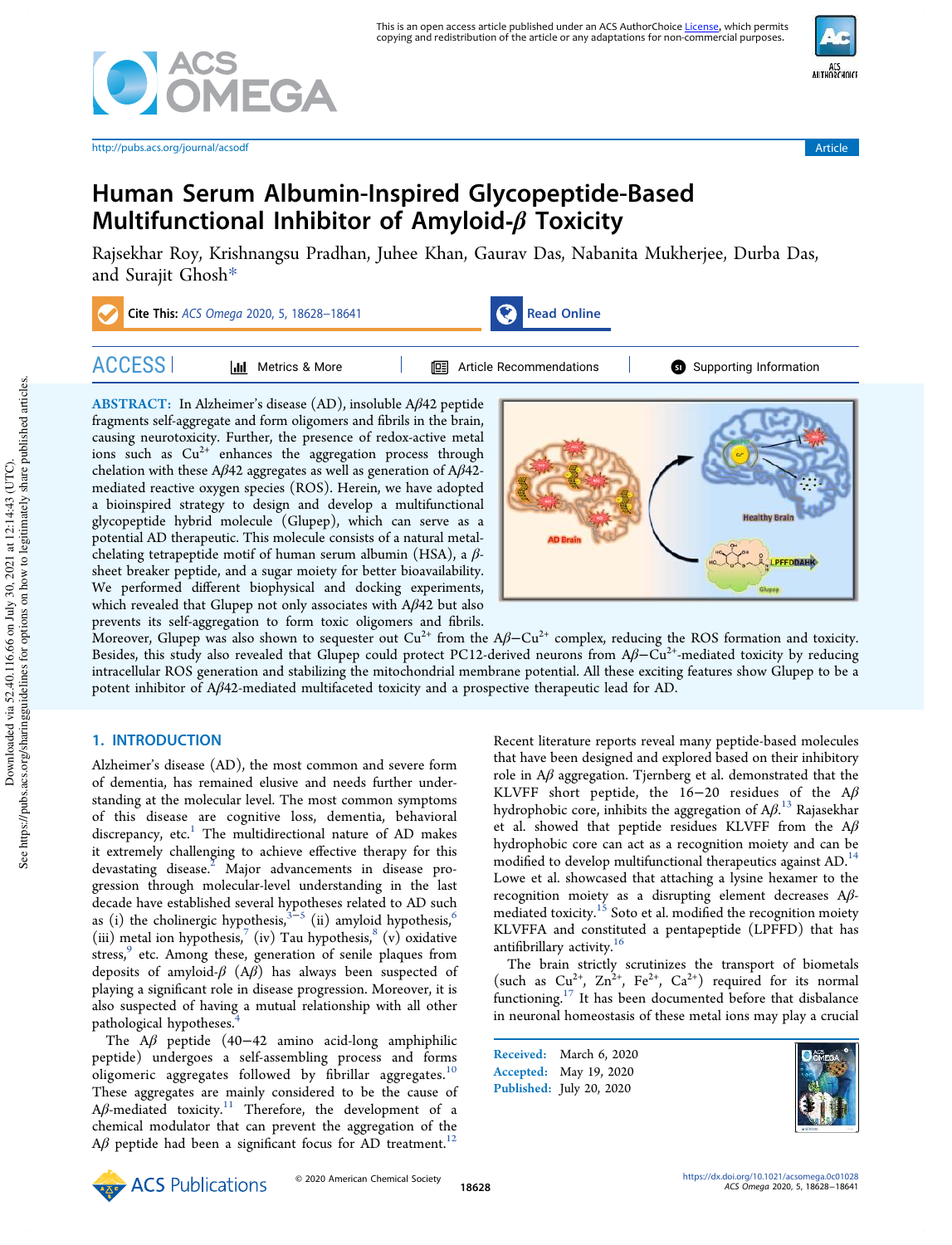role in AD pathogenesis. $18$  Moreover, the metal ion hypothesis has always linked the presence of redox-active bio-metals to the generation of reactive oxygen species (ROS) that induce  $A\beta$ toxicity.<sup>19</sup> Although initially  $A\beta$  was believed to produce ROS voluntarily, $^{20}$  later on, it was reported that the presence of metals is necessary for the production of ROS in the AD  $brain<sup>21</sup>$  Among all the metals, copper has always been found in amyloid plaques at high concentrations (∼0.4 mM), which accelerates amyloid aggregation.<sup>22</sup> At the oxidized state,  $Cu^{2+}$ binds to Aβ, receives an electron from methionine (Met-35), and gets reduced to the  $A\beta$ – $Cu^+$  state, which is catalyzed by biological reductants like ascorbate. $23$  Due to its excessive metabolic needs, the brain consumes 20% of the total oxygen of the body. Therefore, the brain is considered to be the most oxygen abundant organ compared to any other organs in the body.<sup>24</sup> Aβ–Cu<sup>+</sup> takes part in an uncontrolled redox reaction and reduces these abundant molecular oxygens, eventuating  $H_2O_2$ .<sup>25</sup> This  $H_2O_2$ , later on, participates in a Fenton-type reaction with  $A\beta - Cu^+$  and generates hydroxyl radicals ( $\overrightarrow{OH}$ ), in turn causing oxidative stress and finally neuronal death in the AD brain.<sup>26</sup> Many metal ion chelators have been developed and also been reported to reduce  $A\beta - Cu^{2+}$ -mediated ROS production and its toxicity. Clioquinol (CQ) and 8 hydroxyquinoline (PBT2) have been shown to chelate copper and to cause improvement against ROS-mediated toxicity.<sup>2</sup> Qu et al. adopted the same fashion and cast CQ on nanoparticles, which showed a successful reduction of ROSmediated toxicity in the AD brain.<sup>28</sup> Although ROS-mediated toxicity was reduced through chelating copper, extracellularly assembled  $A\beta$  peptides aggregate to form toxic oligomers and finally developed into fibrils.

As a whole, multifactorial toxicity induced by  $A\beta$  with or without the involvement of metals leads to neuronal damage and disease advancement. Although different approaches have been used against the A $\beta$ -mediated toxicity (either a  $\beta$ -sheet breaker or metal chelator), all these approaches alone have failed to work satisfactorily in AD treatment. Therefore, developing a multifunctional chemical component that can inhibit  $A\beta$  aggregation along with its ROS-mediated toxicity through metal sequestration from the  $A\beta$ –Cu<sup>2+</sup> complex would be a highly favorable approach. In this context, various bifunctional peptide molecules have been designed and investigated according to their ability to disaggregate  $A\beta$  and their ability to interfere with metal-mediated ROS generation. Faller et al. discovered Aβ 12−20 and 13−20 residues to have an inhibitory aggregation effect along with a metal chelating ability.<sup>29</sup> Yuan et al. followed a similar way and formulated bifunctional peptide GGHRYYAAFFARR (GR), where the sequence GGH is used for metal chelation and the rest of the sequence was used to create an inhibitory aggregation effect. $30$ Recently, Rajasekhar et al. interestingly modified the recognition moiety KLVFF using sarcosine and attached a natural copper-chelating sequence GHK to form SrVSrFSrGHK (P6), which showed both aggregation-inhibiting and metal-chelating properties. $31$  The human body contains several naturally occurring metal chelating peptide motifs known as the amino terminal  $Cu^{2+}$ - and  $Ni^{2+}$ -binding motif (ATCUN).<sup>32</sup> Biologically available proteins or peptides containing these motifs have specific selectivity and high affinity toward the metal ions. Only a small number of studies have shown whether these motifs can be utilized as peptide metal chelators. In this context, Asp-Ala-His-Lys (DAHK), a natural tetrapeptide ATCUN derived from human serum

albumin (HSA), can be modified to constitute a multidirectional inhibitor for  $A\beta$  toxicity. A chemically synthesized DAHK motif of HSA binds to  $Cu^{2+}$  predominantly in a 1:1 stoichiometry with binding affinity of  $K_a \sim 10^{14}$  for Cu<sup>2+</sup>, which is much higher than of A  $\beta$ 's Cu<sup>2+</sup> binding affinity of K<sub>2</sub>  $\sim 10^{9.33}$  Upon chelating to DAHK, Cu<sup>2+</sup> gets bound into a square planar geometry. This type of structure hinders the reduction of  $Cu^{2+}$  to  $Cu^{+}$  as  $Cu^{+}$  prefers a tetrahedral geometry. The inhibition of this reduction, in turn, terminates the whole redox cycle.34−<sup>36</sup> Although it is the most abundant protein in blood serum (concentration of -640  $\mu$ M), HSA is present in a relatively smaller amount (3 M) in cerebrospinal fluid (CSF).<sup>37</sup> This can be correlated with increased ROSmediated toxicity in the AD brain as the smaller abundance of HSA in CSF limits the presence of DAHK in the brain. To counter this, chemically synthesized DAHK containing a peptide-mimicking inhibitor of multifaceted  $A\beta$  toxicity has been conceptualized in this article. Moreover, to justify its relevance, it has been reported that synthesized DAHK alone can reduce copper-mediated ROS induction and neuronal toxicity.<sup>32</sup>

In this study, DAHK has been thoughtfully coupled with the Aβ42 recognition moiety, LPFFD, which on its own has an  $Aβ$ aggregation inhibitory effect. As a whole, this newly synthesized molecule is expected to show multidirectional activity through  $A\beta$  aggregation inhibition and reduction of ROS-generated toxicity through copper chelation. Besides, due to its much higher binding affinity, it is also expected to chelate out copper from the  $A\beta$ -Cu<sup>2+</sup> complex. Despite being designed to be a potent inhibitor of  $A\beta$  aggregation and ROS generation, this molecule is not equipped to overcome the concern regarding the peptide's instability in biological conditions. The peptide's susceptibility to serum proteases has been a major obstacle in its use as a synthesized therapeutic component.<sup>38</sup> In recent studies, several strategies such as Nsubstitution, cyclization, incorporation of sarcosine, turn mimetics, and glycoconjugation have shown to increase the peptide's stability in biological conditions.<sup>39</sup> Among these, glycoconjugation has shown an additional propensity to increase the  $A\beta$  disaggregation by peptide molecules.<sup>40</sup> Sinopoli et al. showed in their work that attaching a monosaccharide trehalose molecule to recognition moiety LPFFD not only enhanced its serum stability but also showed an increased disaggregation of A $\beta$  aggregates.<sup>41</sup> It has also been speculated that just covalently attaching a monosaccharide unit to a short-sequence peptide can introduce steric hindrance and thus help the peptide participate in disaggregation.<sup>42</sup> On this basis, the designed nonapeptide sequence (LPFFDDAHK) is modified by conjugating a glucose molecule through thiocoupling, thus constructing the glycopeptide, Glupep. The glycocomponent upon getting coupled to a peptide is anticipated to enhance the peptide's stability against serum proteases and also augments its aggregation disruption ability. Different techniques such as the thioflavin-T (ThT) assay and dot blot analysis were carried out to determine the  $A\beta$ aggregation inhibitory ability of Glupep (Figure 9). The metal sequestration ability of Glupep (from the  $A\beta-Cu^{2+}$  inclusion complex) was evaluated in vitro using the tyrosine quenching assay. Later on, several in vitro studies have been performed to investigate the antioxidant property of Glupep. To examine the stability and bioavailability of the Glupep conjugate, a serum stability assay was performed. The therapeutic possibility of Glupep was then validated in vitro in PC12-derived neurons.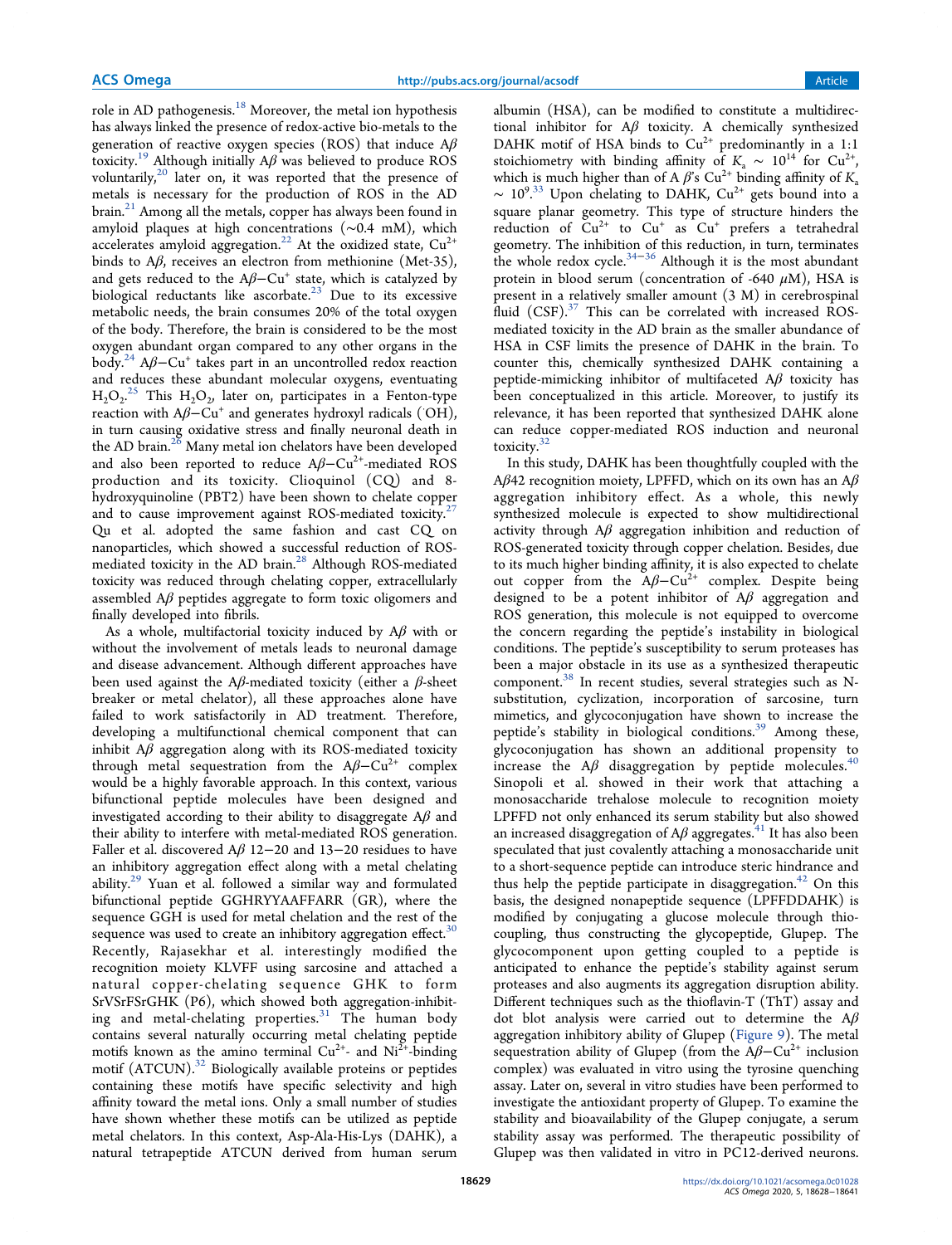Overall, the studies reveal that structurally tuned, multifunctional Glupep effectively altered vital aspects of toxicity caused by  $A\beta$  in AD.

### 2. RESULTS AND DISCUSSION

2.1. Design Strategy. As discussed earlier, here, we have adopted a bioinspired strategy to design Glupep from human serum albumin (HSA). Its copper-chelating motif (DAHK) has been coupled with a  $\beta$ -sheet breaker peptide (LPFFD), to stop the generation of reactive oxygen species  $(ROS),<sup>43</sup>$  and a glucose moiety has been coupled with the N-terminal of the nonapeptide to enhance its serum stability, bioavailability, and membrane permeability (Figure 1). $44$  This glycopeptide



Figure 1. Schematic representation of the design concept of glycopeptide "Glupep".

(Glupep) is expected to inhibit the redox cycle by extracting  $Cu^{2+}$  from the A $\beta$ 42–Cu<sup>2+</sup>complex and impede Cu<sup>2+</sup>-dependent and Cu<sup>2+</sup>-independent aggregation of A $\beta$ 42.

2.2. ThT Assay to Explore the Inhibitory Effect on **Aβ42 Fibrillation.** Aβ42 fibrils play a crucial role in disease progression in the AD brain. Therefore, inhibiting the formation of these aggregates is regarded as one of the most crucial strategies for designing effective therapeutics for AD. The thioflavin-T (ThT) assay was performed to understand the effect of Glupep on A $\beta$  fibrillation. ThT ( $\lambda_{\rm ex}$  = 445 nm,  $\lambda_{\rm em}$ = 485 nm), a benzothiazole-based fluorescent dye, shows minimum fluorescence in the presence of  $A\beta 42$  monomers, but an increment in fluorescence occurs when it interacts with mature  $A\beta$  aggregates.<sup>45</sup> Therefore, the change in fluorescence

intensity of ThT can be considered as a marker for  $A\beta$ fibrillation alteration. For this study,  $A\beta$ 42 (10  $\mu$ M) was incubated alone (control) and co-incubated separately in the presence of different concentrations of Glupep (2.5−20  $\mu$ M) at 37 °C with constant agitation for 48 h. Then, the fluorescence intensity of the ThT was measured at 485 nm to estimate the effect of increasing concentration on fibrillation. From the ThT fluorescence intensity, it is prominent that with an increment in the concentration, inhibition of fibrillation also improved (Figure 2A). Thus, this implies Glupep to have a dose-dependent inhibitory effect on  $A\overline{B}42$  fibrillation. Further, Glupep (10  $\mu$ M), LPFFD (10  $\mu$ M), DAHK (10  $\mu$ M), and glucose (10  $\mu$ M) were co-incubated with a fixed concentration of Aβ42 (10  $μ$ M) to estimate the effect of increasing concentration on fibrillation. From the results (Figure 2C), it is prominent that glucose and DAHK have the least significant effect on Aβ42 fibrillation. LPFFD (positive control) showed a 32% decrease of fluorescence intensity, indicating an effective inhibition. Surprisingly, Glupep showed a 63% reduction in the ThT fluorescence intensity, reflecting the significant inhibitory effect on  $A\beta 42$ fibrillation, which is 30% greater inhibition than that of the positive control with an increment in the concentration, and inhibition of fibrillation also improved.

2.3. Dot Blot Assay to Determine the Effect on Aβ42 Fibrillation. Preliminary studies with ThT showed Glupep to be an effective dose-dependent inhibitor of Aβ42 fibril aggregation. The dot blot assay was performed to confirm this result.<sup>46</sup> A $\beta$ 42 (10  $\mu$ M) along with different amounts of Glupep (2.5−20  $\mu$ M) were co-incubated separately to form fibrillar aggregates. These samples were then spotted on a nitrocellulose membrane and then subjected to treatment with the OC antibody (detects fibrillar aggregates only). The control samples were treated with the 6E10 antibody (detects all forms of  $A\beta 42$ ). After measuring the intensities of the spots, Glupep showed a concentration-dependent inhibition toward A $\beta$ 42 fibril formation. Concentrations of 5, 10, and 20  $\mu$ M showed inhibition of 10, 73, and 91%, respectively (Figure 2B). This data supports the result of the ThT assay and confirms that Glupep effectively inhibits  $A\beta$ 42 aggregation to form fibrils and hence aggregation (Figure S5).

2.4. ThT Assay to Investigate the Inhibitory Effect on Aβ42 Oligomer Formation. Oligomers are believed to be the most toxic form among all the polymorphic forms of the Aβ42 peptide, which precipitate at synaptic junctions and cause neurotoxicity by disrupting synaptic plasticity. $47,48$  Many of the aggregation inhibitors reported in the literature are known to arrest the aggregation process at an oligomeric state only; hence, they do not properly inhibit the toxicity.<sup>49</sup> In this experiment, Glupep was studied for its oligomerization inhibitory effect using the ThT assay. The  $A\beta 42$  peptide (10  $\mu$ M) was incubated alone and with DAHK (10  $\mu$ M), LPFFD (10  $\mu$ M), and glucose (10  $\mu$ M), individually at 37 °C for 1 h and then for 24 h at 4 °C. The fluorescent dye thioflavin-T (ThT) was used to detect the remaining A $\beta$ 42 oligomers ( $\lambda_{\rm ex}$  = 445 nm,  $\lambda_{em}$  = 485 nm). The result (Figure 2F) showed that glucose is the least effective against oligomerization. DAHK was shown to decrease the intensity by 45%. A solution coincubated with LPFFD (positive control) prohibited oligomer formation by 57% compared to the control  $(A\beta 42 \text{ only}).$ Surprisingly, Glupep showed the largest effectivity and, as a result, showed that 91% of the oligomers disaggregated after incubation. Next, the same experiment was repeated using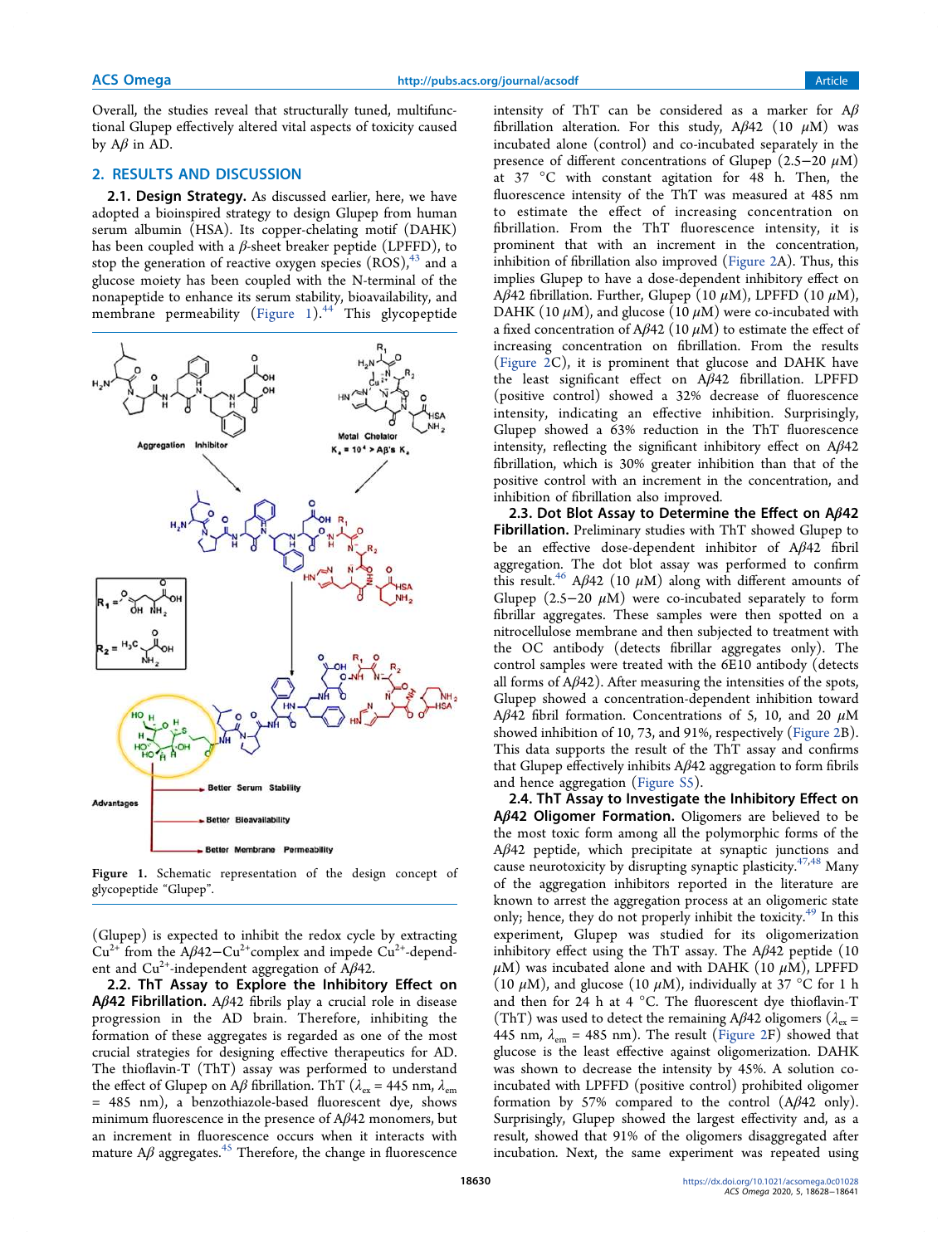



Figure 2. (A) Inhibition of amyloid fibrillation detected through the ThT assay in the presence of Glupep in different concentrations. (B) Assessment of inhibition of amyloid fibrillation using the dot blot assay. (C) Bar diagram of the ThT assay to detect the inhibition of components (Glucose, LPFFD, and DAHK). (D) ThT assay of amyloid oligomer inhibition in the presence of Glupep in different increasing concentrations. (E) Dot blot assay to detect inhibition of amyloid oligomerization in increasing Glupep concentrations. (F) Histogram of the ThT assay with various components (glucose, LPFFD, and DAHK) for amyloid oligomer inhibition. Error bar corresponds to the standard deviation of the value (\* $p \leq 0.05$ ) of the normalized fluorescence intensity (NFI).

increasing concentrations of Glupep (2.5−20  $\mu$ M). Solutions incubated with a higher concentration of Glupep exhibited higher efficacy than those with lower concentrations (Figure 2D), ensuring the concentration-dependent inhibitory effect of Glupep on Aβ42 oligomerization.

2.5. Detecting Inhibition of A $\beta$ 42 Oligomerization by the Dot Blot Assay.<sup>50</sup> Following the ThT assay, the dot blot assay was performed to confirm Glupep's ability to inhibit oligomer formation. For this,  $A\beta$ 42 (10  $\mu$ M) was incubated alone and also with varying concentrations of Glupep (5, 10, and 20  $\mu$ M) in PBS (10 mM, pH = 7.4) to generate the oligomers. Each sample  $(2 \mu L)$  was then spotted on a nitrocellulose membrane in two sets. One set was incubated with A11 antibodies, which can detect oligomers only, and the other set (control) was incubated with 6E10, which detects any form of the  $A\beta 42$  peptide. Comparing the intensities between the two sets showed a concentration-dependent inhibitory effect of Glupep against  $A\beta$ 42 oligomerization (Figure 2E). Plotting the intensity against concentration (Figure S6) showed that unlike most of the reported aggregation inhibitors, Glupep not only inhibits the generation of more  $A\beta 42$ aggregates but also disrupts the formation of  $A\beta 42$  oligomers.

2.6. Effect of Glupep on  $Cu^{2+}$ -Mediated A $\beta$ 42 Aggregation. Previously, several studies have suggested that even a minimal amount of  $Cu^{2+}$  (A $\beta$ 42:  $Cu^{2+} = 1:0.4$ ) can chelate and accelerate  $A\beta 42$  aggregation.<sup>51</sup> Therefore, to function as an Aβ42 aggregation inhibitor, Glupep should also have an inhibitory effect on  $Cu^{2+}$ -mediated A $\beta$ 42 aggregation. To assess the inhibitory effect of Glupep,  $A\beta 42$ (10  $\mu$ M) was co-incubated with Cu<sup>2+</sup> (4  $\mu$ M) as a control solution, and then the control solution was separately coincubated with DAHK (10  $\mu$ M), LPFFD (10  $\mu$ M), glucose (10  $\mu$ M), and Glupep (10  $\mu$ M). Lastly, ThT (10  $\mu$ M) was used to detect and quantify aggregation inhibition. The result showed that glucose has the least effect on aggregation. DAHK (copper chelator) was shown to reduce the aggregation by 32%. Positive control LPFFD was shown to inhibit the fluorescence intensity by 42%. Meanwhile, designed inhibitor Glupep showed 69% reduction in the intensity (Figure S7). The result has confirmed the exceptional inhibitory effect of Glupep on copper  $(Cu^{2+})$ -mediated A $\beta$ 42 aggregation.

2.7. Understanding the Molecular Interactions of Glupep with  $A\beta$ 42 Aggregates. Previous experiments have demonstrated the inhibitory activity of Glupep against Aβ42 oligomerization and fibril aggregation. Molecular docking studies were carried out with the corresponding Aβ42 monomer (PDB ID:  $1IYT$ )<sup>52</sup> and A $\beta$ 42 fibril (PDB ID:  $5KK3$ <sup>53</sup> for a detailed understanding of the mechanism of inhibition. Docking studies revealed that Glupep binds to the  ${}^{6}$ HDSGYEVHHQKLVFFA<sup>21</sup> region containing the hydrophobic core  $^{16}$ KLVFFA<sup>21</sup> of the A $\beta$ 42 peptide monomer with a binding energy of −5.2 kcal/mol through polar interactions (Figure 3A−D). ASP7, SER8, GLU11, VAL12, LYS16, and ASP23 amino acids were the prominent residues interacting with Glupep. Docking studies performed for the monomer with glucose, LPFFD, and DAHK showed interaction energies of −4.4, −3.8, and −4.7 kcal/mol, respectively (Figures S16− S18). Docking studies performed with the Aβ42 fibril established the interaction of Glupep with GLU11, HIS13, HIS14, VAL40, and ILE41 residues (BE of −7.2 kcal/mol) (Figure 3E,F). In contrast to Glupep, DAHK, LPFFD, and glucose were shown to interact with the fibril with binding energies of  $-5.7$ ,  $-5.9$ , and  $-4.8$  kcal/mol, respectively (Figures S8−S10), which are insignificant compared to that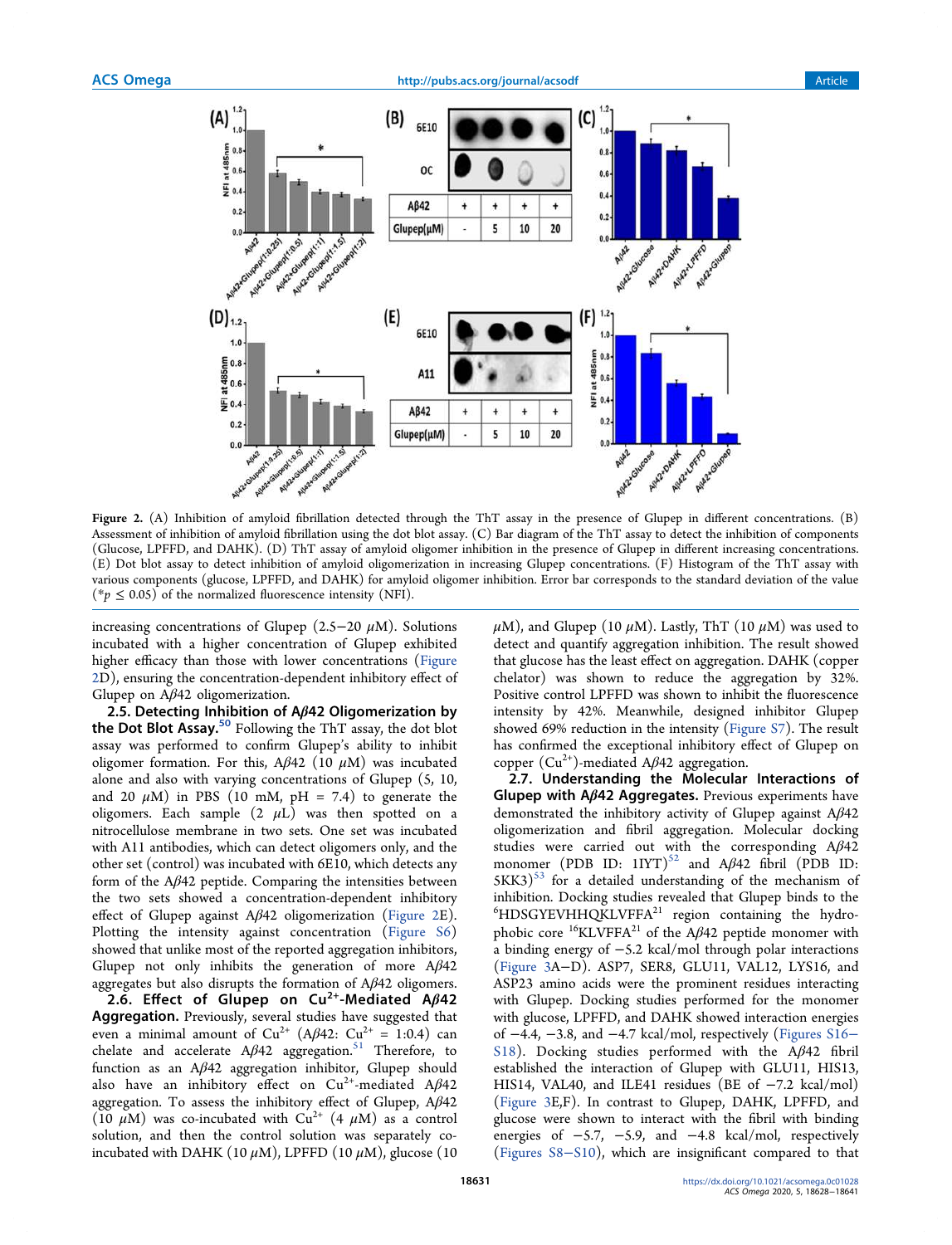

Figure 3. (A) Molecular docking experiment of Glupep with the Aβ42 peptide monomer (PDB ID: 1IYT). (B) Bonding interaction of Glupep with the  $A\beta$ 42 monomer. (C) Summary of interacting amino acids and molecular interactions of Glupep with the  $A\beta$  monomer. (D) Molecular docking study of Glupep with the  $A\beta$  fibrillar aggregate (PDB ID: 5KK3). (E) Bonding interaction of Glupep with the  $A\beta$ 42 fibrillar aggregate. (F) Summary of interacting amino acids and molecular interactions of Glupep with the  $A\beta$  fibrillar aggregate.

of Glupep. Moreover, this study revealed Glupep to have an additional interaction between the hydroxyl group of the attached glucose with the aspartic acid residue of the  $A\beta 42$ monomer and the histidine residue of the fibril. Interestingly, this interaction was missing in the case of LPFFD (positive control for aggregation inhibition). Altogether, the results of the study completely support the outcomes of ThT assays and Dot blot assays.

2.8. Analyzing the Copper Chelation Ability of Glupep. DAHK, the N-terminal ATCUN motif of HSA, was thoughtfully used in Glupep as a copper chelator, but the amide linkage between the two aspartic acid moieties concealed the N-terminal nitrogen of DAHK. Hence, assessment of Cu<sup>2+</sup> chelation by Glupep was performed to check whether it has retained a similar ability with DAHK or not. For this experiment, absorption of Glupep (100uM) alone in PBS buffer (pH = 7.4, 10 mM) was measured by UV−vis spectroscopy, which exhibited an absorption maxima at 210 nm. Upon addition of Cu<sup>2+</sup> (100  $\mu$ M), a shoulder peak at 268 nm was formed (Figure S11A), indicating successful chelation of Cu<sup>2+</sup>. Further, to understand the binding ratio between Glupep and Cu<sup>2+</sup>, a constant amount of Glupep (100  $\mu$ M) was

subjected to titration with different concentrations of  $Cu^{2+}$ (40−200  $\mu$ M). The shoulder peak at 268 nm showed a hyperchromic shift with an increment in concentration. Saturation in this shift appeared after the concentration of  $Cu^{2+}$  crossed 100  $\mu$ M, demonstrating that Glupep forms a complex with  $Cu^{2+}$  in a 1:1 stoichiometric ratio (Figure S11B). This experiment additionally confirmed that Glupep retains a similar  $Cu^{2+}$  chelating ability to DAHK.

2.9. Sequestration of Copper from the Aß42-Cu<sup>2+</sup> Complex. In the presence of bioreductants (ascorbate), Aβ42 bound  $Cu^{2+}$  gets reduced to  $Cu^{+}$  and initiates a reduction cycle, ultimately generating ROS.<sup>54</sup> Hence, we were interested in checking whether Glupep can sequester out Aβ-bound copper or not. For this, the inherent fluorescence of TYR10 present in  $A\beta$  was used. Due to its position and close vicinity to three histidine residues (His6, His13, His14), the fluorescence emission intensity of TYR10 can be altered by metal coordination.<sup>55</sup> It was reported that the fluorescence emission gets quenched by  $Cu^{2+}$ , indicating the conformational change of the A $\beta$ 42 peptide.<sup>56</sup> Upon sequestration of this Cu<sup>2+</sup>, TYR10 is expected to get back its characteristic emission peak at 308 nm. The magnitude of regaining the fluorescence intensity indicates the extent of the sequestering ability.

 $A\beta$  (10  $\mu$ M) was incubated in PBS (10 mM, pH = 7.4), and fluorescence emission was recorded to understand the aptitude of copper chelation by Glupep (Figure 4A). Emission spectra showed the characteristic peak of TYR10 at 308 nm. Following this,  $Cu^{2+}$  (10  $\mu$ M) was added into the A $\beta$  solution and coincubated, keeping the ratio at 1:1. The emission spectra this time showed a rigorous decrement of intensity owing to the quenching of TYR10. Remarkably, the addition of Glupep (10  $\mu$ M) was shown to restore the emission fluorescence to 82%



Figure 4. (A) Tyr10 fluorescence of only A $\beta$ 42 (10  $\mu$ M) and A $\beta$ 42−  $Cu^{2+}(1:1)$  (10  $\mu$ M) in the presence and in the absence of Glupep (10  $\mu$ M) in PBS buffer (10 mM, pH 7.4). (B) Bar diagram of Tyr10 normalized fluorescence intensity (NFI) measured for the Aβ42−  $Cu^{2+}$  complex in the presence and absence of 10  $\mu$ M peptide Glupep. (C) Suppression of Cu2+-catalyzed ROS production through copper chelation via measuring the fluorescence intensity of 7-OH-CCA. (D) Bar diagram of corresponding fluorescence intensity of 7-OH-CCA at the end of 1 h. Error bar corresponds to the standard deviation of the value (\* $p$  ≤ 0.05).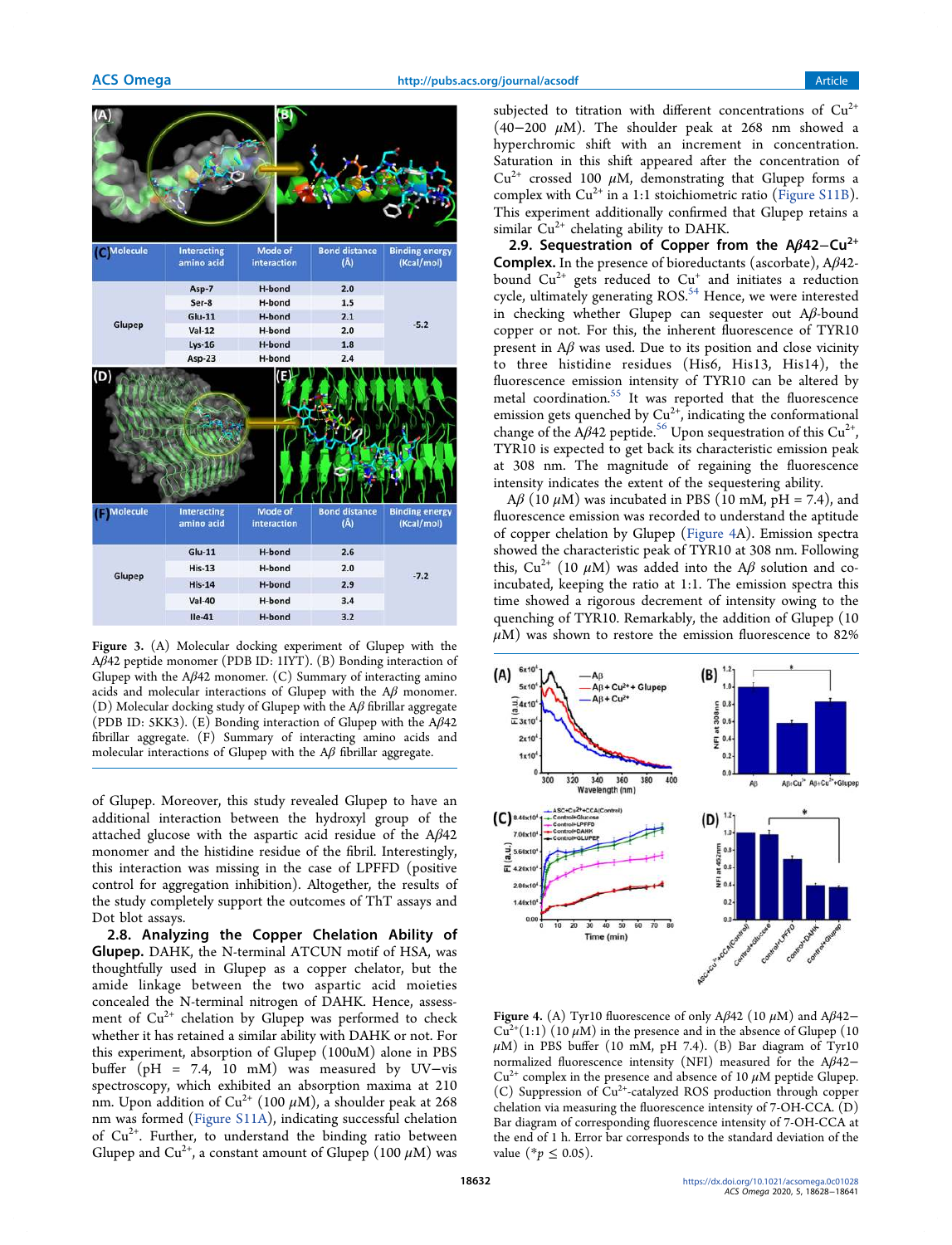(Figure 4B). This signifies the ability of Glupep to chelate copper out of the  $A\beta$ –Cu<sup>2+</sup> complex, in turn preventing its redox cycle.

2.10. Suppression of Metal-Mediated ROS Generation by Glupep. In the AD brain,  $Cu^{2+}$  forms a complex with  $A\beta$ 42 and participates in the production of reactive oxygen species (ROS) through a Fenton-type reaction. Therefore, designing a proper antioxidant that can terminate the redox cycle of  $A\beta$ – $Cu^{2+}$  and sequentially prevent the ROS generation can be considered to be an appropriate approach to block the multifaceted toxicity in the AD. It has already been seen that Glupep can chelate and even sequester out Aβ-bound  $Cu^{2+}$ . Thus, it is expected that Glupep is able to reduce A $\beta$ - $Cu<sup>2+</sup>$ -mediated ROS generation in the AD brain. Hence, to analyze whether Glupep is able to suppress redox formation or not, the ascorbate assay was performed. In this assay,  $Cu^{2+}$  was co-incubated with a natural reductant (ascorbate) to instigate the generation of hydroxy radicals, which is the most toxic form of ROS.<sup>57</sup> These hydroxy radicals convert nonfluorescent 3-coumarin carboxylic acid (3-CCA) to a fluorescence-active compound 7-hydroxy-coumarin-3-carboxylic acid (7-OH-3- CCA), which has a detectable fluorescence emission at 452 nm.

For this experiment, a solution having  $Cu^{2+}$  (5  $\mu$ M), 3-CCA (50  $\mu$ M), and deferoxamine (1  $\mu$ M) was prepared in PBS (10 mM, pH = 7.4). Then, Glupep (10  $\mu$ M), DAHK (10  $\mu$ M), LPFFD (10  $\mu$ M), and glucose (10  $\mu$ M) were separately added to this solution. After the addition of ascorbate in a high amount (150  $\mu$ M), these solutions were kept for incubation at 37 °C for the next 70 min. Throughout this incubation period, fluorescence emission of formed 7-OH-3-CCA was recorded as a function of time at 452 nm ( $\lambda_{\text{ex}}$  = 395 nm), keeping an interval of 5 min (Figure 4C). Glupep showed 63% reduction in generation of hydroxyl radicals at 70 min with respect to the control  $(A\beta-Cu^{2+})$ , indicating that Glupep prevents the reduction process and forms a dormant redox complex with  $Cu<sup>2+</sup>$ . On the other hand, comparing the result with that of positive control DAHK (61% reduction compared to control), Glupep showed a very similar outcome, indicating that the incorporation of DAHK into Glupep has no significant effects on its  $Cu^{2+}$ -chelating and ROS-inhibiting ability. Solutions containing LPFFD and glucose showed relatively higher fluorescence intensity, indicating their inability to reduce ROS generation. These outcomes (Figure 4D) suggested that even in a natural reducing environment, Glupep put a halt in the reduction process and in  $A\beta$ –Cu<sup>2+</sup>-mediated ROS generation.

2.11. Cell Viability Studies. Previous experiments performed in this study have suggested Glupep to be a multifunctional inhibitor of Aβ42 aggregation and ROS generation. The next step is to perform in vitro studies to confirm its efficiency within cells. For this, the viable cellular concentration of Glupep must be determined by performing the MTT assay in rat pheochromocytoma (PC12) cells. Generally, the MTT assay determines the reduction potential of a live cell through colorimetric assessment. NADPHdependent cellular enzyme oxidoreductase present in live cells reduces tetrazolium dye MTT (3-(4,5-dimethylthiazol-2-yl)- 2,5-diphenyltetrazolium bromide) to form purple formazan.<sup>58</sup> Dead cells are incapable of carrying out this reduction process. Formazan produced in this reaction can be quantified by absorbance spectrometry (within 500−800 nm wavelength), indicating the percentage of viable cells present.

Herein, the PC12 cells were incubated in the presence of different increasing amounts (1.525 to 50  $\mu$ M) of Glupep at 37 °C for 24 h, and then the MTT assay was performed. No cytotoxic effects were observed for Glupep at high concentrations of 50 and 100  $\mu$ M (Figure S12), confirming Glupep to be safe for performing cell-based assays.

2.12. Restoring Cell Viability in the Presence of A $\beta$ −  $Cu<sup>2+</sup>$ -Mediated Toxicity. In the AD brain, by forming a complex with Aβ42, copper not only increases the extent of Aβ42 aggregation but also induces ROS generation. In this context, to develop a multidirectional inhibitor, it must not only inhibit the aggregation and ROS generation but also should protect cells from toxicity. Hence, to determine the potential of Glupep, PC12 cells were treated with the Aβ−  $Cu^{2+}$  complex (10  $\mu$ M) and a high amount of natural reductant, ascorbate (200  $\mu$ M), to induce toxicity. The cells were then incubated with different amounts of Glupep (1−20  $\mu$ M). The MTT assay was then performed to determine the percentage of rescued cells by Glupep (Figure 5A). Aβ42−



Figure 5. (A) Restoration of cell viability by Glupep in  $A\beta$ 42–Cu<sup>2+</sup> (1:1)-mediated toxicity ( $Cu^{2+}:10 \mu M$ ), showing increased cell viability upon treatment with increasing concentrations of Glupep. (B) Comparing the ability to restore cell viability with glucose, LPFFD, DAHK, and Glupep in A $\beta$ 42-Cu<sup>2+</sup> (1:1)-mediated toxicity showing increased cell viability upon treatment with increasing concentrations of Glupep. (C) Bar diagram for the DCFDA assay with increasing concentrations of Glupep. (D) Bar diagram for the DCFDA assay 10 μM glucose, LPFFD DAHK, and Glupep. Experiments were repeated in triplicate  $(n = 3)$ , and the standard deviation (SD) was calculated, which is represented by the error bars. Error bar corresponds to the standard deviation of the value (\*p  $\leq$ 0.05, \*\* $p \leq 0.03$ ).

Cu2+-treated cells showed the highest toxicity with a cell viability of ∼25% compared to untreated cells showing 100% viability. Meanwhile, the cell viability showed to increase 21% upon treating with Glupep at a concentration of 10  $\mu$ M. Doubling the concentration of Glupep to 20  $\mu$ M showed enhancement in the cell viability to 70% (Figure 5A), thus suggesting the ability of Glupep to rescue the cells from A $\beta$ 42−Cu<sup>2+</sup>-mediated toxicity in a dose-dependent manner. For a comparative assessment, a similar procedure was then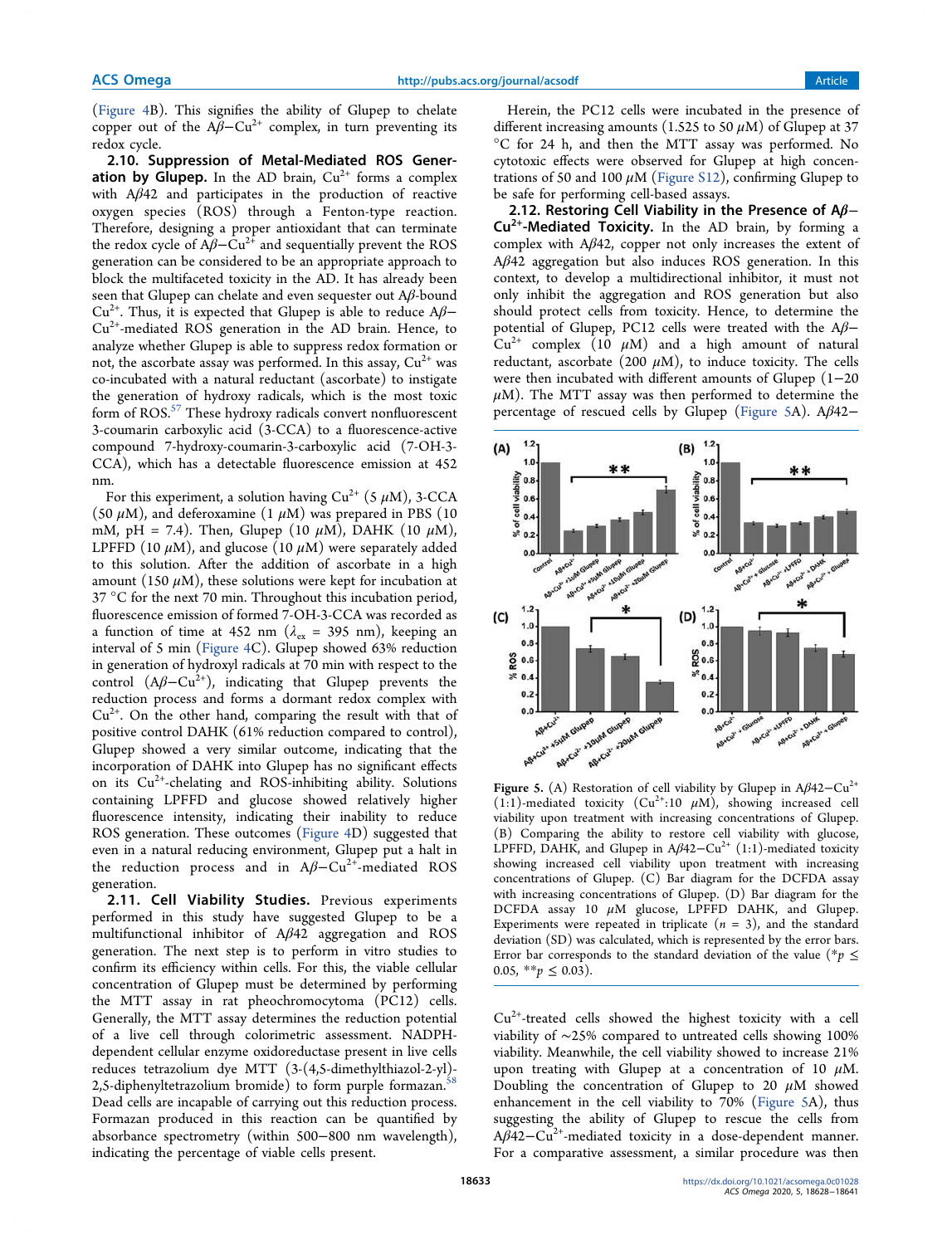

Figure 6. Live-cell microscopy images of PC12-derived neurons stained with DCFDA. DIC images of (A) untreated control PC12 cells, (B)  $\mathbf{A}\mathbf{\beta}$  + Cu<sup>2+</sup>-treated cells (10  $\mu$ M) and (C) A $\beta$  + Cu<sup>2+</sup>-treated cells (10  $\mu$ M) in the presence of 20  $\mu$ M Glupep (GP). DCFDA images of (D) untreated control cells, (E) cells treated with  $A\beta + Cu^{2+} (10 \mu M)$ , and (F) cells treated with  $A\beta + Cu^{2+} (1:2)$  in the presence of 20  $\mu M$  Glupep (GP). Scale bars corresponding to 20  $\mu$ m.

repeated with LPFFD (10  $\mu$ M), DAHK (10  $\mu$ M), and glucose(10  $\mu$ M). Comparing the cell viability with that of  $A\beta$ 42−Cu<sup>2+</sup>-treated cells (Figure 5B) demonstrated LPFFD, DAHK, and glucose to either have no effect or a very negligible effect in restoring the cell viability.

2.13. In Vitro Assessment of ROS Suppression. As the primary in vitro analysis showed that Glupep could protect cells from  $A\beta 42-Cu^{2+}$ -induced toxicity, we were curious to know what kind of in vitro effect Glupep will show on  $A\beta$ −  $Cu<sup>2+</sup>$ -mediated ROS generation. The effect of Glupep on Aβ42−Cu<sup>2+</sup>-induced ROS generation was studied using the DCFDA assay in PC12 cells.<sup>59</sup> DCFDA (2,7-dichlorofluorescein diacetate) is a nonfluorescent compound utilized to quantify ROS strains such as hydroxyl, peroxyl, and other ROS species. DCFDA reacts with the ROS molecules formed from the Aβ42−Cu<sup>2+</sup>-mediated redox cycle and gets oxidized to fluorescent 2,7-dichlorofluorescein (DCF,  $\lambda_{\text{ex}}$  = 495 nm and  $\lambda_{\text{em}}$  = 529 nm). The PC12 cells were treated with DCFDA before incubating with A $\beta$ 42–Cu<sup>2+</sup>(10  $\mu$ M), a high amount of natural reductant ascorbate (200  $\mu$ M), and amounts of Glupep. Cells treated with increasing concentrations of Glupep, that is, 5, 10, and 20  $\mu$ M, showed 25, 36.43, and 64.18% reduction in fluorescence intensity, respectively, compared to cells treated without Glupep (Figure 5C), indicating the weaker presence of intracellular ROS with Glupep treatment. This in vitro ROS suppression demonstrated by Glupep can be correlated to its ability to sequester out copper from the  $A\beta 42-Cu^{2+}$  complex. To compare this result with those of the component molecules, the assay was repeated with DAHK (10  $\mu$ M), LPFFD (10  $\mu$ M), and glucose (10  $\mu$ M). Data (Figure 5D) revealed that LPFFD and glucose have no such antioxidant activity, and DAHK being the copper chelator reduced the fluorescence intensity by ∼25% compared to control. Compared to the positive control (DAHK), Glupep this time showed reduction in the intensity by almost ∼32%. To further confirm this in vitro antioxidant activity of Glupep, we have performed imaging studies with DCFDA with

differentiated PC12 cells treated with the A $\beta$ 42−Cu<sup>2+</sup> complex. As expected, 20  $\mu$ M Glupep showed reduction in the fluorescence intensity of DCFDA, as observed in Aβ42−  $Cu<sup>2+</sup>$  complex-treated cells (Figure 6), and its DCFDA fluorescence intensity was more comparable to that of the untreated control PC12 cells (Figure S13), which is in agreement with the previous studies performed to elucidate the antioxidant potential of Glupep. Hence, this result shows that the Glupep molecule designed to terminate the  $A\beta$ 42−  $Cu<sup>2+</sup>$ -mediated redox cycle is confirmed to possess the desired characteristics, and also, the result is in good support of the outcome obtained from the ascorbate assay.

2.14. In Vitro Assessment of Mitochondrial Mem**brane Potential (MMP).** A $\beta$ 42–Cu<sup>2+</sup> leads to the induction of oxidative stress in neurons by the generation of ROS, which ultimately leads to mitochondrial dysfunction and depolarization of the mitochondrial membrane potential (MMP). Mitochondrial dysfunction is associated with the induction of cell death through activation of the apoptotic pathway. For assessing the mitochondrial membrane potential, the JC-1 assay has been performed through the quantitative analysis of the green/red intensity ratio. It was observed that  $A\beta 42-Cu^{2+}$ at a 10  $\mu$ M concentration leads to an abnormal increase in the green/red ratio in the PC12-derived neurons (Figure 7A,B), indicating that it induces MMP depolarization, which would ultimately result in mitochondrial dysfunction and cell death. However, in the presence of Glupep at 20 and 10  $\mu$ M concentrations, the green/red ratio of  $A\beta 42-Cu^{2+}$  is severely reduced (Figure 7C,D) to the extent that it is comparable to the untreated control (Figure S14). Hence, we can conclude that Glupep is a potent antioxidant molecule with the capability of reversing the various characteristics associated with the A $\beta$ 42-Cu<sup>2+</sup>-mediated redox cycle.

2.15. Evaluation of Serum Stability. The above results suggest that Glupep not only inhibits  $A\beta 42$  aggregation but also has a similar ability to terminate ROS generation. However, a critical challenge for a peptide molecule to be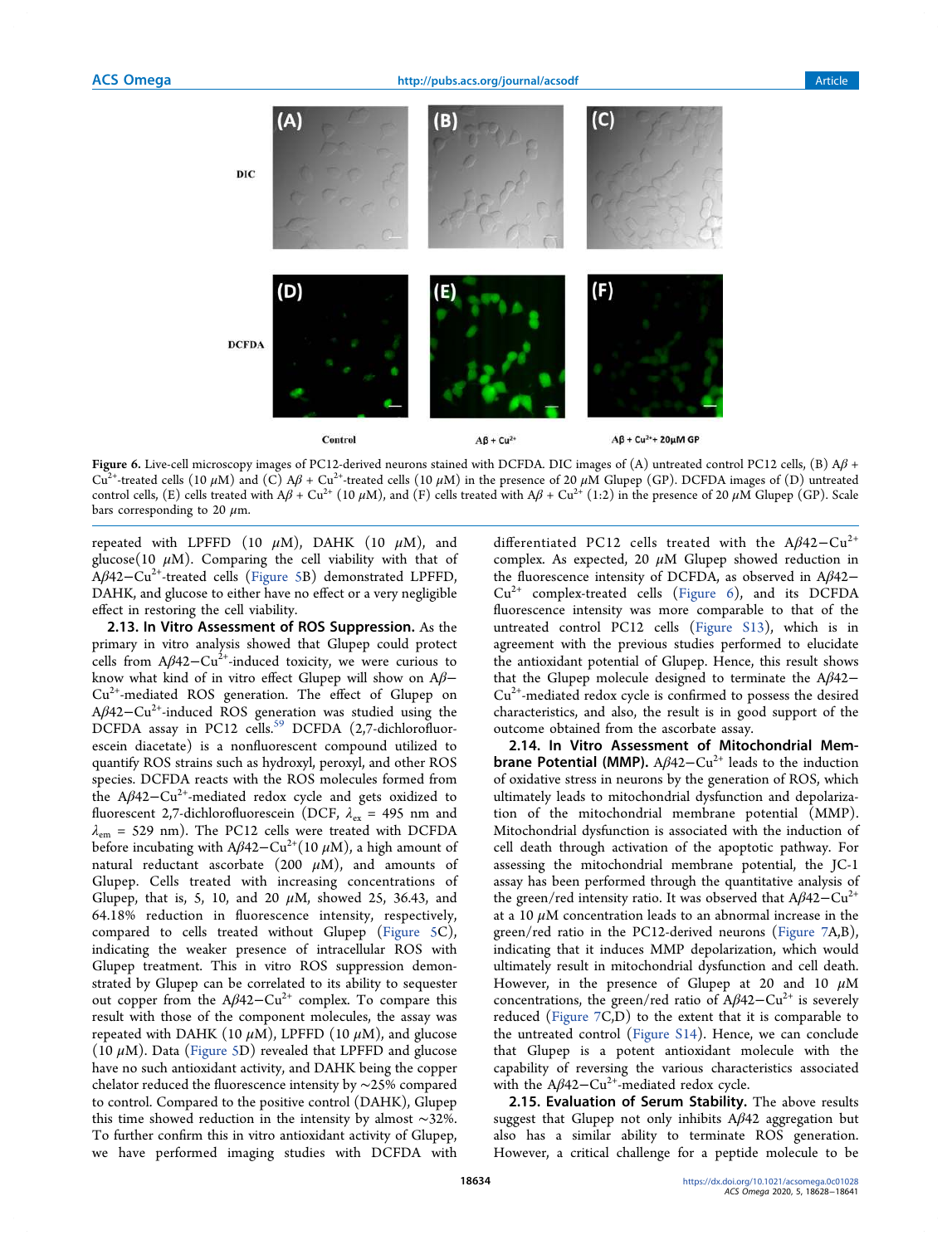

Figure 7. MMP assay with the JC1 dye of PC12-derived neurons (A) for untreated control PC12 cells, (B) after treatment with 10  $\mu$ M A $\beta$ + Cu<sup>2+</sup>, (C) when cells are co-incubated with  $A\beta$  + Cu<sup>2+</sup> and 20  $\mu$ M Glupep, and (D) when cells are co-incubated with  $A\beta + Cu^{2+}$  and 10 μM Glupep. Figure 8. (A) Serum stability of Glupep. Peptides (DAHK, LPFFD,

considered as a drug candidate is its susceptibility toward serum peptidases and lower bioavailability.<sup>60</sup> It has been described before that glycosylation of a peptide molecule has resulted in increased serum stability and enhanced bioavailability.<sup>61</sup> Further, it also increases the peptide's side-chain protection from oxidation.<sup>62</sup> Thus, we have attached the glucose moiety of our peptide at its N-terminal through thioconjugation to develop Glupep.

To evaluate this strategy by determining the serum stability of the peptides (DAHK, LPFFD, LPFFDDAHK) and glycopeptide (Glupep), molecules were incubated with 50% human blood serum for 24 h at 37 °C and every 0, 4, 6, 12, and 24 h, the quantity of undamaged peptide was estimated using RP-HPLC (Figure 8A). Among all the molecules, DAHK was shown to have the least stability against serum proteases, with only 13% remaining intact after 24 h. LPFFD proved to be the second most susceptible peptide as only 32% of it remained undamaged after 24 h. LPFFDDAHK also showed to be unstable in serum as only 40% of it was intact after 24 h. Interestingly, attaching the glucose molecule with LPFFDDAHKK and forming Glupep has shown a positive impact on the stability as 84% of the Glupep was still detected intact even after 24 h, that is, 44% more than the corresponding non-glycosylated analog LPFFDDAHK. This result suggested that the glycopeptide Glupep has potential as a drug candidate for AD.

2.16. Inspecting Blood−Brain Barrier Permeability.<sup>58,59</sup> Any molecule that is expected to have therapeutic relevance to Alzheimer's disease must possess the ability to cross the blood−brain barrier (BBB). For this reason, Glupep was also inspected whether it has a BBB permeation ability or not. For this experiment, a 2.5 mM solution of Glupep in saline was prepared, and a volume of  $100 \mu L$  was injected intraperitoneally 6 h before the mice were sacrificed. After 6 h, the brain was isolated to prepare a homogenate in acetonitrile. Then, ESI-MS spectra revealed the presence of Glupep molecular peaks, confirming Glupep's ability to cross the BBB (Figure 8B). This experiment was repeated with the non-glycosylated counterpart of Glupep, i.e., LPFFDDAHK. The ESI-MS spectra showed no molecular mass peak of



LPFFDDAHK, and Glupep) were incubated in human blood serum (HBS) and analyzed over a duration of 24 h. Each experiment was repeated three times  $(n = 3)$ , and the standard deviation  $(SD)$  was calculated, which is represented by the error bars. Error bar represents the value of the SD (\*p  $\leq$  0.03). (B) ESI-MS mass spectra of mice brain homogenate treated with Glupep. Expected mass (m): 1338 Da, observed mass: 669 Da [m/2], 1338 Da [m].

LPFFDDAHK (Figure S15), thus confirming that glycosylation has increased the BBB permeability of Glupep.

## 3. CONCLUSIONS

In this paper, we showcased the design of a new glycopeptidebased inhibitor, which has the ability to target multiple vital issues of AD by targeting Aβ42 aggregation and metal-induced ROS generation. The glycopeptide-based inhibitor was developed (Glupep) by coupling a naturally occurring copper-chelating motif (DAHK) present in human serum albumin (HSA) with Aβ42 aggregation inhibitory peptide LPFFD. We found that Glupep inhibits both  $Cu<sup>2+</sup>$ -dependent and  $Cu^{2+}$ -independent formation of A $\beta$ 42 aggregates (oligomers and fibrils), and like native DAHK, Glupep can also hamper the  $A\beta 42-Cu^{2+}$  redox cycle by extracting out the  $Cu<sup>2+</sup>$ , thus helping in maintaining a dormant redox state. We have also shown that Glupep impedes ROS generation both in vitro and in vivo. It can also hold back depolarization of MMP in PC12-derived neurons induced by the A $\beta$ 42–Cu<sup>2+</sup> redox cycle. Cell viability assay reveals that Glupep not only protects the cells from  $A\beta 42-Cu^{2+}$ -induced toxicity but also offers significantly better protection compared to its building components LPFFD and DAHK peptides. This study enabled us to overcome one of the significant concerns, serum susceptibility of therapeutic peptides, by attaching a glucose moiety to the N-terminal of Glupep, which helps it cross the blood−brain barrier effectively. Considering all these aspects, we envision that this glycopeptide-based inhibitor Glupep with its multifunctional inhibitory effects will contribute to designing efficient therapeutic leads against AD.

## 4. METHODS

4.1. Chemicals. All Fmoc protected amino acids and Rink amide resin was bought from Novabiochem (Germany). All the piperidines and 1,1,1,3,3,3-hexafluoroisopropanol (HFIP)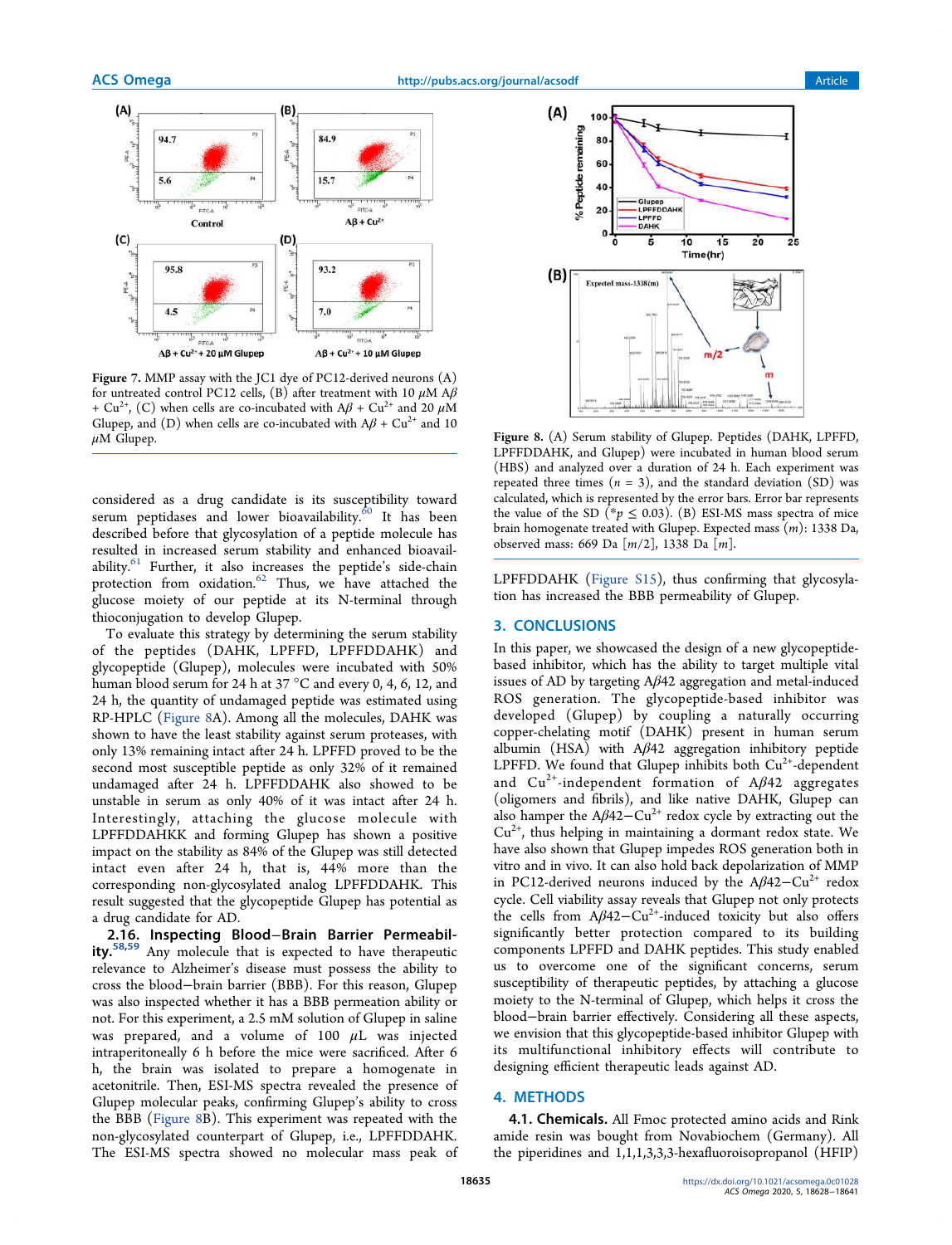

Figure 9. Mechanism for inhibition of metal-mediated and metal-independent amyloid toxicity.

were purchased from Spectrochem. Dichloromethane (DCM), N,N′-dimethylformamide (DMF), 4-dimethylaminopyridine (DMAP), hydrazine hydrate, methanol, ethyl acetate, 3 coumarin carboxylic acid (3-CCA), thioflavin-T, trifluoroacetic acid, hydrogen peroxide (30% solution), diethyl ether, acetic anhydride, deferoxamine, and 2,7-dichlorofluorescein diacetate (DCFDA) were purchased from Merck (Germany). 3- Mercaptopropionic acid and boron trifluoride etherate were purchased from TCI Pvt. Ltd. β-D-Glucose was obtained from Qualligens. Copper chloride was bought from SRL Pvt., Ltd. 3- (4,5-Dimethylthiazol-2-yl)-2,5-diphenyltetrazolium bromide (MTT) and dimethylsulfoxide (DMSO) for cell culture were purchased from Sigma-Aldrich. All the different sera and culture media were bought from Invitrogen. HPLC-grade water and acetonitrile were procured from J. T. Baker.  $\beta$ -Amyloid (1−42) was acquired from Alexotec (Sweden). Nitrocellulose membranes were obtained from Merck Millipore. Primary antibodies 6E10, A11, and OC were obtained from Bio Legend, Thermo Scientific, and Millipore, respectively. The BD Mitoscreen (mitochondrial membrane potential detection) JC-1 kit was bought from BD Biosciences. RP-HPLC (Shimadzu) with Symmetry C-18 (Waters) was used for purification of the glycopeptide and peptides. All compounds were used without further purification.

4.2. Synthesis and Purification of Peptides and Glycopeptides. The solid-phase peptide synthesis (SPPS) procedure was followed for synthesizing the peptides (DAHK, LPFFD, and LPFFDDAHK) using Rink amide AM resin. Fmoc-protected forms of the resin and amino acids were utilized to synthesize the peptides. Fmoc groups were deprotected using a solution of 20% piperidine in DMF. Resin-bound peptides were cleaved using a cleaving cocktail solution of TFA (91%), EDT (3%), MilliQ water (3%), and phenol (3%). The peptides were then precipitated dropwise in the precooled diethyl ether and stored at −20 °C. Diethyl ether containing the crude peptide was centrifuged and purified by RP-HPLC (Figures S2A, S3A, and S4A), and the purified samples were characterized by ESI or MALDI mass spectroscopy (Figures S2B, S3B, and S4B).

To synthesize the glycopeptide (Glupep), a convergent approach was followed (Scheme S1), where the peptide component (LPFFDDAHK) and glycocomponent (3-(2,3,4,6 tetraacetyl- $\alpha$ -D-glucopyranosyl)thiopropionic acid) were presynthesized. After the last deprotection step, the glycocomponent was coupled to the N-terminal of the resin-bound peptide. Acetylated glucose was deprotected using a solution of hydrazine hydrate in water (1:9). The glyco-coupled peptide was cleaved using a similar procedure as described earlier. Further purification was done by RP-HPLC (Figure S1A), and the purified samples were characterized by ESI mass spectrometry (Figure S1B).

4.3. Preparation of the  $A\beta$ 42 Fibril and Oligomer **Sample.** The  $A\beta 42$  peptide was dissolved in hexafluoroisopropanol (HFIP) and kept for 1 h to dissociate the preformed aggregates.<sup>65</sup> HFIP was evaporated under a gentle nitrogen flow to get a white precipitate, which was then dried under vacuum and stored at −20 °C for further use. To prepare stock solution, Aβ42 was dissolved first in the least possible amount of DMSO, and then the required concentration was achieved by making up the volume with PBS buffer ( $pH = 7.4$ , 10 mM).

To obtain the fibril aggregates, a desired amount of Aβ42 in PBS ( $pH = 7.4$ , 10 mM) was kept in constant agitation at 37  $\rm ^{\circ}C$  for 24 h. $\rm ^{66}$  To validate the formation of fibrils, ThT and dot blot assays were performed. Then, to prepare the oligomeric samples, Aβ42 peptide solution in PBS was incubated at 37 °C for 1 h and then was transferred to be incubated at 4 °C for the next 24 h. Then, the solution was centrifuged at 15,000g, and the supernatant of the solution was used in the experiments.<sup>46</sup> The formation of  $A\beta 42$  oligomers was confirmed using similar dot blot and ThT assays.

4.4. Preparation of the Cu<sup>2+</sup>-Mediated A $\beta$ 42 Aggregate Sample.  $Cu^{2+}$ -mediated A $\beta$ 42 aggregate samples were prepared using a substoichiometric amount of  $Cu^{2+}$ . A $\beta$ 42 and  $Cu^{2+}$  were mixed in a 1:0.4 ratio in PBS (10 mM, pH = 7.4) to prepare a final solution with a volume of 50  $\mu$ L. The solution was kept for incubation at 37 °C at 150 rpm of constant shaking for 72 h. The formation of aggregates was confirmed by the ThT assay.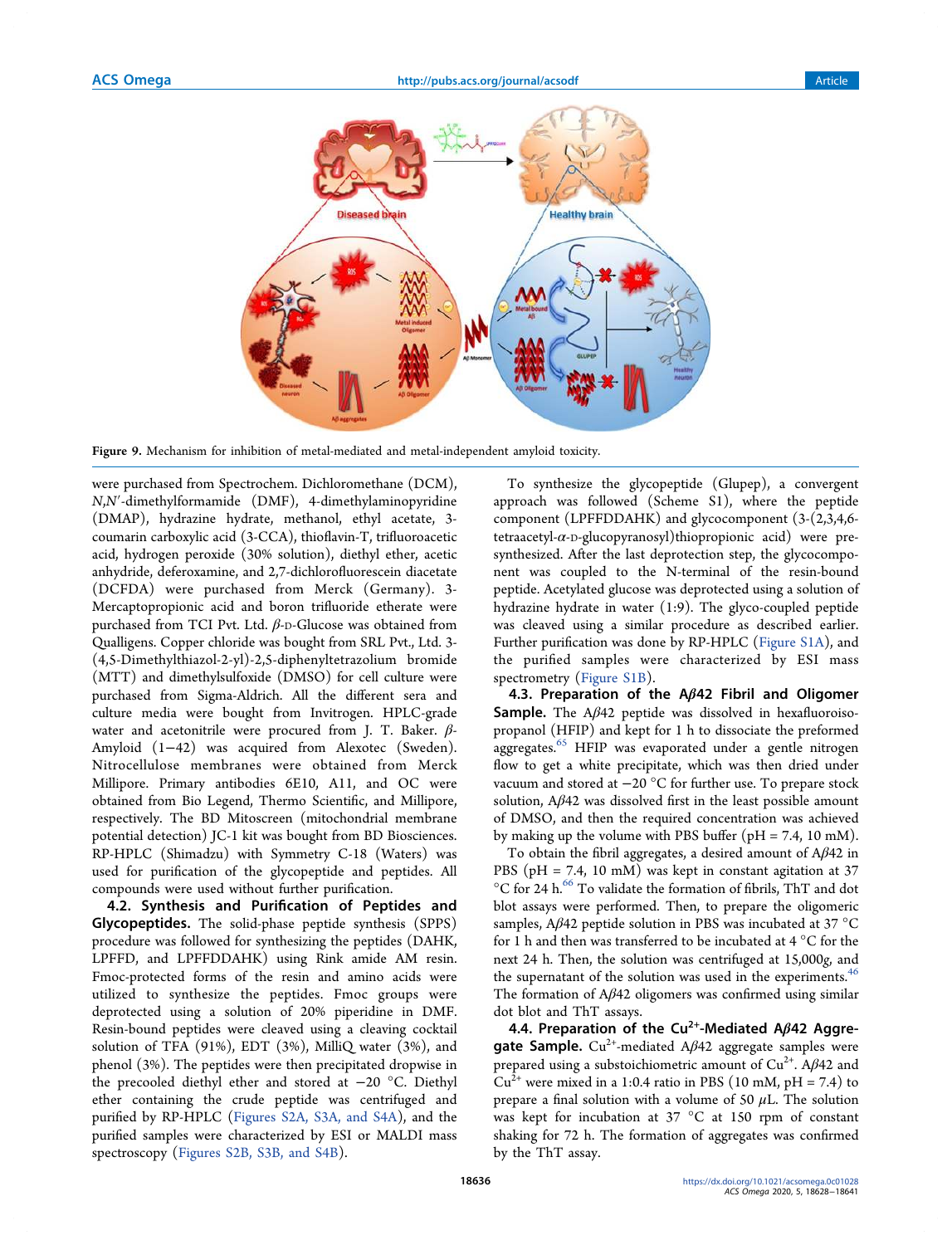4.5. Determining the Inhibition of  $A\beta$ 42 Aggregates Using the ThT Fluorescence Assay.  $A\beta$ 42 (10 mM) was co-incubated with 10  $\mu$ M of all the compounds (i.e., glucose, DAHK, LPFFD, and Glupep) to form fibrils and oligomers according to the mentioned procedure. For the control experiment, only PBS was used. A 100  $\mu$ M stock solution of ThT in PBS was prepared from which a final concentration of 10  $μ$ M was used to quantify the A $β$ 42 fibrillar and oligomeric aggregates remaining intact. The fluorescence intensity was determined using a Quanta Master spectrofluorometer (QM-40) at an excitation wavelength of 435 nm and an emission wavelength of 485 nm (slit width =  $1.25$  nm).<sup>63,64</sup> The fluorescence intensity of the blank solution was subtracted from each fluorescence measurement. The fluorescence intensity of only the  $A\beta 42$  solution was fixed as 100%, and all the data were measured accordingly. The whole procedure was repeated again with different concentrations of Glupep  $(2.5-20 \mu M)$  and also repeated to detect the inhibition of Cu2+-mediated aggregation. All the experiments were repeated three times, and a  $t$  test was performed to analyze the data.

**4.6. Dot Blot Analysis.** Different amounts of Glupep (5, 10, and 20  $\mu$ M) were mixed individually with A $\beta$ 42 (10  $\mu$ M) in two separate sets of solutions. One set was subjected to incubation with constant shaking at 37 °C for 48 h to form fibrils. The other one was incubated at 37 °C for 1 h and then kept at 4 °C for 24 h to form oligomers. Then, the incubated solutions were centrifuged at 15,000g for 15 min and the supernatant was spotted on a nitrocellulose membrane. To block the nonspecific sites, the paper was soaked in 5% bovine serum albumin (BSA) in TBST buffer for 1 h at 37 °C. The nitrocellulose papers were reacted individually with the primary antibodies 6E10 (detects all forms of Aβ42, 1:3000), A11(detects specifically oligomers, 1:3000), and OC (detects fibrils only, 1:3000) overnight at 4 °C. The membranes were then washed three times, each with TBST buffer for 5 min. They were then kept for incubation along with horseradish peroxidase (HRP)-conjugated anti-mouse and anti-rabbit secondary antibodies (1:10000) for a minimum of 1 h at 37 °C. All the membranes were again washed with TBST buffer three times for 5 min. Lastly, the membranes were reacted with an enhanced chemiluminescence agent for 2 min. Biorad ChemiDoc Touch was used to record the chemiluminescence intensity. The relative decrement in aggregation was determined by comparing the chemiluminescence intensity to that of the control (only  $A\beta$ ).<sup>67</sup>

4.7. Molecular Docking Study. AutoDock Vina version  $1.1.2<sup>68</sup>$  was used to carry out docking studies. All the ligand structures (i.e., Glupep, LPFFD, DAHK, glucose) were energyminimized in Avogadro software using the MMFF94 force field. The protein structures of the Aβ42 monomer (PDB ID: 1IYT) and fibril (PDB ID: 5KK3) were redeemed from the RCSB Protein Data Bank.<sup>53</sup> Blind docking studies were performed to recognize the binding sites of the highest probability. PyMOL (The PyMOL Molecular Graphics System, version 1.7.4 Schrödinger, LLC) was used to analyze results and record poses.

4.8. ·OH Radical Generation Measurement by the **Ascorbate Assay.** Solutions of 3-CCA (50  $\mu$ M) and Cu<sup>2+</sup> (5  $\mu$ M) were prepared in PBS (10 mM, pH = 7.4), and each peptide (DAHK, LPFFD), glucose, and the glycopeptide Glupep were added independently to this solution to have a final concentration of 10  $\mu$ M. Next, deferoxamine with a final concentration of 1  $\mu$ M was added to this solution. Deferoxamine was added to inhibit the iron  $(Fe^{2+}$  and  $Fe^{3+}$  that are present in PBS) from taking part in the redox cycle. Lastly, an excess amount of reductant sodium ascorbate (150  $\mu$ M) was added, and the solution was incubated for the next 70 min. Generated hydroxyl radicals converted nonfluorescent 3-CCA to fluorescent 7-OH-CCA ( $\lambda_{\text{ex}}$  = 395 nm and  $\lambda_{\text{em}}$  = 452 nm).<sup>34</sup> A Quanta Master spectrofluorometer (QM-40) was used to detect the fluorescence intensity at 452 nm as a function of ROS generation.

4.9. Tyrosine Fluorescence Spectroscopy. The intrinsic fluorescence of TYR10 (excitation: 285 nm and emission: 308 nm) of the Aβ42 peptide gets diminished upon binding with  $Cu^{2+.55}$  Treating the A $\beta$ 42-Cu<sup>2+</sup> complex with the chelating agent Glupep is expected to extract  $Cu^{2+}$  out and restore the fluorescence intensity. Therefore, the fluorescence intensity at 308 nm was measured to understand the extent of  $Cu^{2+}$ removal from the  $A\beta 42-Cu^{2+}$  complex by Glupep. For this, a solution of Aβ42 (10  $μ$ M) was prepared in PBS buffer (10 mM, pH = 7.4), and fluorescence was measured at 308 nm (positive control). Next,  $Cu^{2+}$  was added to the same solution to make a concentration of 10  $\mu$ M. After incubating for the next 30 min at 37 °C, fluorescence was again recorded to have a large decrement in fluorescence (negative control). Finally, Glupep (10  $\mu$ M) was added to the solution, and once again, fluorescence was measured.

4.10. Serum Stability Assay. Lipid components of the serum were precipitated by centrifuging it at 15,000g for 20 min. Solutions (100  $\mu$ M) of the peptides (DAHK, LPFFD, LPFFDDAHK) and Glupep were incubated with the supernatant for the next 24 h At every 0, 4, 6, 12, and 24 h, triplicate solutions of 100  $\mu$ L were taken, and 100  $\mu$ L of acetonitrile was added to precipitate out serum proteins. To inhibit the serum protease activity, these solutions were kept at 4 °C for 30 min. Then, the solutions were centrifuged again, and the supernatant was analyzed using RP-HPLC (flow rate:0.7 mL/min) to detect the remaining peptides and glycopeptides.<sup>69</sup> Lastly, the change in the intensity profile of the compounds with time was plotted.

4.11. In Vitro Evaluation of Aβ42–Cu<sup>2+</sup>-Mediated Toxicity. This experiment was performed by seeding PC12 cells in a 96-well plate at 37 °C in a 5%  $CO_2$  environment for 24 h. After 24 h, the media were replaced with media having a low serum concentration (2% serum concentration). Then, the cells were incubated with  $A\beta 42-Cu^{2+}$  (10  $\mu$ M) in the individual presence of peptides (10  $\mu$ M of DAHK and LPFFD), glucose (10  $\mu$ M), and Glupep (10 and 20  $\mu$ M) with a large amount of ascorbate (100  $\mu$ M). MTT (3-(4,5dimethylthiazol-2-yl)-2,5-diphenyltetrazolium bromide) (10 mg/mL) was added to each well and incubated at 37 °C for 4 h. Cellular reductase enzymes of viable cells reduce MTT into purple-colored formazan. After 4 h, the media were discarded, and the formazan was dissolved with DMSO/ MeOH  $(1:1 \text{ v/v})$ . The absorption intensity of formazan was determined as a function of viable cells at 570 nm using a microplate ELISA reader. $\frac{70}{10}$  The percentage of cell viability was determined by using the following equation on the absorption data.

%cell viability =  $[{ \{ abs_{570}(treated cells) - abs_{570}(blank) } }$ /{ $\text{abs}_{570}(\text{untreated cells})$  $-$  abs<sub>570</sub>(blank) }] × 100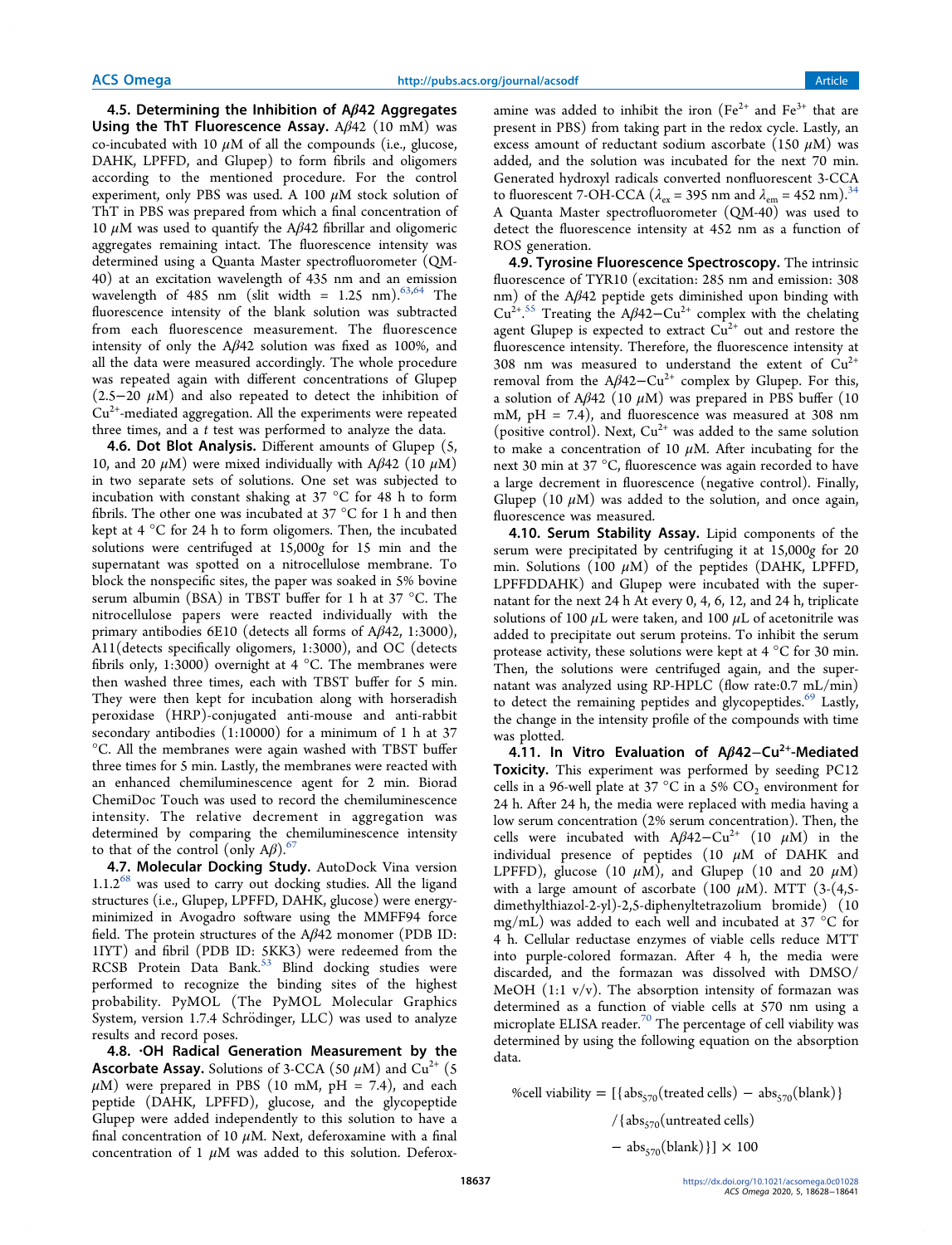4.12. Performing the JC-1 Assay to Assess the MMP. Initially, we plated PC12 cells in six-well plates and cultured them overnight. Next, the cells were treated with 100 ng/mL NGF in differentiation medium and differentiated into neurons in 5 days. After this, the PC12-derived neurons were treated with A $\beta$ 42–Cu<sup>2+</sup> (10  $\mu$ M) and A $\beta$ 42–Cu<sup>2+</sup> (10  $\mu$ M) along with Glupep (10  $\mu$ M and 20  $\mu$ M) for 24 h. Next, the cells were dislodged, and the intracellular mitochondrial membrane potential  $(\Delta \psi m)$  was measured with the aid of BD MitoScreen following the manufacturer's instructions. In brief, first, the dislodged cells were treated with a working concentration of JC-1 (5,5′,6,6′-tetrachloro-1,1′,3,3′- tetraethylbenzimidazolcarbocyanine iodide) dye diluted in  $1\times$  assay buffer, which is prepared from a 10x assay buffer. JC-1 is a membranepermeable dye that can penetrate into cells and induce fluorescence, reflecting the status of the membrane polarization  $(\Delta \psi)$ . The cells were incubated with the dye for 25 min at 37  $^{\circ}$ C in a CO<sub>2</sub> incubator. After that, the cells were washed with the assay buffer, and the membrane potential was determined through FACS (LSRFORTESA) at 527 and 590 nm.

4.13. Measuring the Intracellular ROS Level by the DCFDA Assay. To explore the effect of Glupep on Aβ42−  $Cu<sup>2+</sup>$ -mediated intracellular oxidative stress, the DCFDA assay was performed. PC12 cells were seeded on a 96-well plate at 37  $^{\circ}$ C in a 5% CO<sub>2</sub> environment. After incubation for 20 h, when the cells were properly grown, the media were changed and kept for another incubation period of 4 h Next, the cells were washed with PBS and incubated with 2,7-dichlorodihydrofluoresceindiacetate (DCFDA,  $\lambda_{\text{ex}} = 495 \text{ nm}, \lambda_{\text{em}} = 529 \text{ nm}$ ) for another half an hour. Cells were washed again and incubated with A $\beta$ 42–Cu<sup>2+</sup> (10  $\mu$ M) and ascorbate (300  $\mu$ M) as a control solution. The control solution was incubated alone and separately with peptides (10  $\mu$ M LPFFD and DAHK), glucose (10  $\mu$ M), and Glupep (5, 10, and 20  $\mu$ M) at 37 °C for 40 min. Cells were washed, and the fluorescence intensity at 529 nm was measured using a microplate reader. The significance of the result was determined by performing twotailed Student's t test.

4.14. Blood−Brain Barrier Permeability Assay. Mice were divided into two groups, each containing three mice. A solution of Glupep (2.5 mM) was made in saline. Then, 100  $\mu$ L of the saline solution was injected intraperitoneally into the first group, keeping a dosage value of 10 mL/kg body weight. The second group was treated in the same way as nonglycosylated LPFFDDAHK. After 6 h, mice were anesthetized properly before subjecting to sacrifice. Blood was drained out totally from the body through transcardial perfusion. After collecting the brain in PBS, the meninges and blood vessels were carefully removed. The cortex was dissected out from the brain to prepare a homogenate in acetonitrile− water solution (1:1). It was then centrifuged at 10,000g for 10 min to separate out the brain vasculature, red blood cells, and brain nuclei. $71$  The supernatant was then detected through mass spectroscopy for the presence molecular peaks of Glupep and LPFFDDAHK.

4.15. Data Analysis. Images of the dot blot study were analyzed using Image J software. To measure spectroscopic data and histograms, Origin 8.5 pro software was used. Statistical calculations were done by performing ANOVA and two-tailed Student's t test. Statistical values of  $*P \leq 0.05$  and  $*$  $P \leq 0.03$  were allocated for different experiments accordingly.

#### ■ ASSOCIATED CONTENT

#### **9** Supporting Information

The Supporting Information is available free of charge at https://pubs.acs.org/doi/10.1021/acsomega.0c01028.

Scheme of Glupep, synthetic procedure, HPLC chromatogram and mass spectrum, densitometric plots of dot blot assays, ThT fluorometric assay in the presence of copper, several molecular interaction studies, UV−vis spectra, MTT assay, quantitative image analysis of the DCFDA microscopic study, quantitative bar diagram representation of JC1 data, and mass spectra of mice brain extract (PDF)

### ■ AUTHOR INFORMATION

### Corresponding Author

Surajit Ghosh - Organic and Medicinal Chemistry and Structural Biology and Bioinformatics Division, CSIR-Indian Institute of Chemical Biology, Kolkata 700 032, WB, India; Department of Bioscience & Bioengineering, Indian Institute of Technology Jodhpur, Karwar, Rajasthan 342037, India; Academy of Scientific and Innovative Research (AcSIR), Ghaziabad 201002, India; orcid.org/0000-0002-8203-8613; Phone: +91.-33-2499-5872; Email: sghosh@iitj.ac.in; Fax: +91-33-2473-5197/0284

#### Authors

- Rajsekhar Roy − Department of Bioscience & Bioengineering, Indian Institute of Technology Jodhpur, Karwar, Rajasthan 342037, India
- Krishnangsu Pradhan − Organic and Medicinal Chemistry and Structural Biology and Bioinformatics Division, CSIR-Indian Institute of Chemical Biology, Kolkata 700 032, WB, India
- Juhee Khan − Organic and Medicinal Chemistry and Structural Biology and Bioinformatics Division, CSIR-Indian Institute of Chemical Biology, Kolkata 700 032, WB, India; orcid.org/ 0000-0002-9955-6505
- Gaurav Das − Organic and Medicinal Chemistry and Structural Biology and Bioinformatics Division, CSIR-Indian Institute of Chemical Biology, Kolkata 700 032, WB, India;  $\bullet$  orcid.org/ 0000-0002-8432-5384
- Nabanita Mukherjee − Department of Bioscience & Bioengineering, Indian Institute of Technology Jodhpur, Karwar, Rajasthan 342037, India
- Durba Das − Department of Bioscience & Bioengineering, Indian Institute of Technology Jodhpur, Karwar, Rajasthan 342037, India

Complete contact information is available at: https://pubs.acs.org/10.1021/acsomega.0c01028

#### Author Contributions

R.R. carried out synthesis, purification, characterization of Glupep, major experiments, and analysis of results and helped S.G. in writing and formulating the manuscript. K.P. helped R.R. in biophysical assays and in synthesis. J. K. performed the MTT assay, DCFDA fluorometric assay, and BBB permeability. R.R. helped J.K. in determining the BBB permeability. G.D. performed the dot blot assay, DCFDA image analysis, and JC-1 assay. N.M. and D.D. helped R.R. in formulating the manuscript and a few experiments. S.G. conceived the idea, designed and monitored all the experiments, and wrote the manuscript.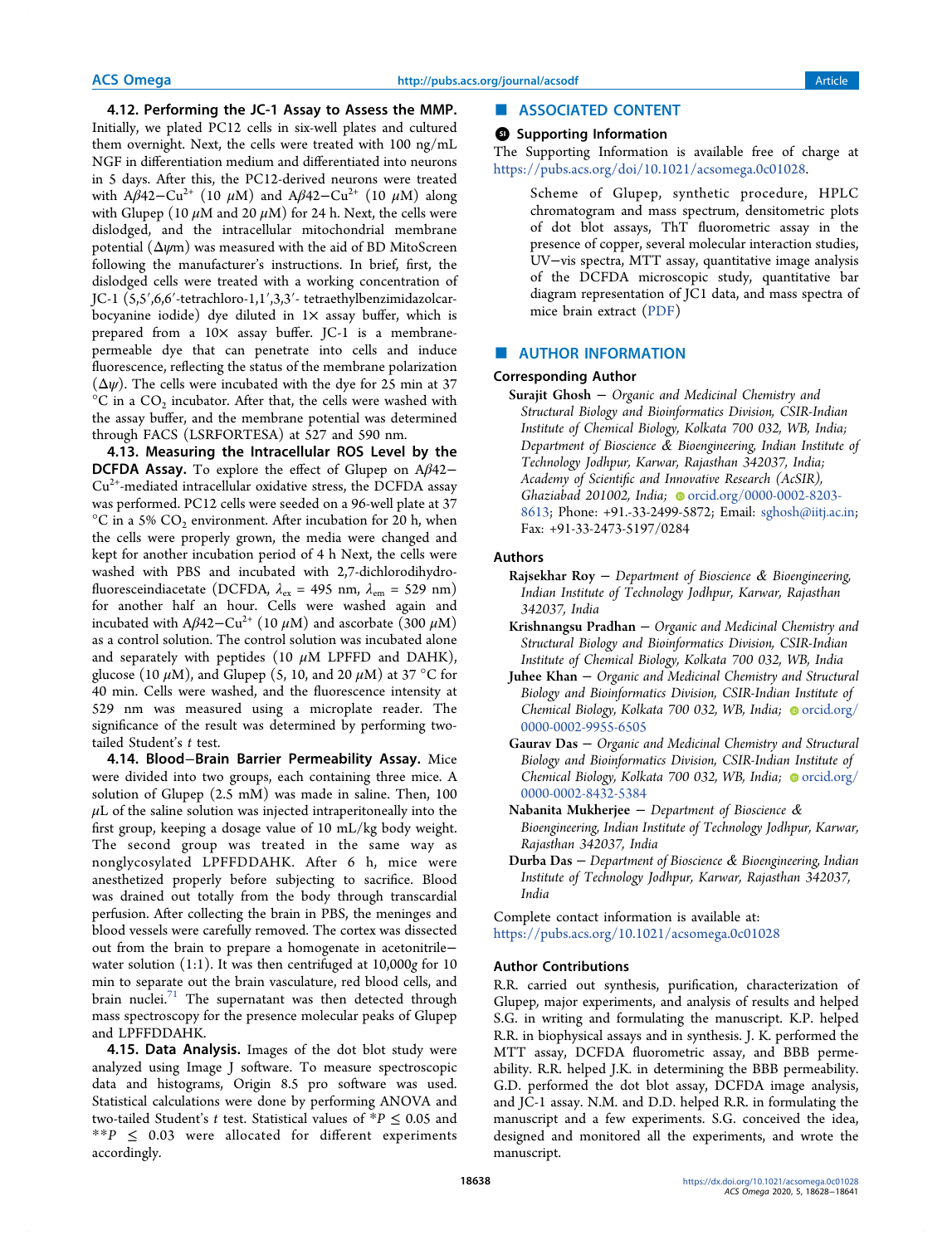#### **Notes**

The authors declare no competing financial interest.

## ■ ACKNOWLEDGMENTS

R.R. and N. M. thank IIT Jodhpur, K.P. thanks UGC, J.K. thanks DST, and G.D. thanks ICMR for awarding their fellowships. D. D. thanks Director IIT Jodhpur for academic support. S.G. kindly acknowledges SERB, India (CRG/2019/ 000670), for financial assistance. S.G. also thanks CSIR-IICB Kolkata and IIT Jodhpur for infrastructure.

### ■ ABBREVIATION

Aβ: amyloid beta; AD: Alzheimer's disease; DCFDA: 2′,7′ −dichlorofluorescin diacetate; MTT: 3-(4,5-dimethylthiazol-2 yl)-2,5-diphenyltetrazolium bromide; PDB: Protein Data Bank

#### ■ REFERENCES

(1) Wang, J.; Gu, B. J.; Masters, C. L.; Wang, Y.-J. A systemic view of Alzheimer disease-insights from amyloid- $\beta$  metabolism beyond the brain. Nat Rev Neurol 2017, 13, 612.

(2) Holtzman, D. M.; Morris, J. C.; Goate, A. M. Alzheimer's Disease: The Challenge of the Second Century. Sci. Transl. Med. 2011, 3, 77.

(3) Rajasekhar, K.; Chakrabarti, M.; Govindaraju, T. Function and toxicity of amyloid beta and recent therapeutic interventions targeting amyloid beta in Alzheimer's disease. Chem. Commun. 2015, 51, 13434−13450.

(4) Rajasekhar, K.; Govindaraju, T. Current progress, challenges and future prospects of diagnostic and therapeutic interventions in Alzheimer's disease. RSC Adv. 2018, 8, 23780−23804.

(5) Davies, P.; Maloney, A. J. F. Selective loss of central cholinergic neurons in Alzheimer's disease. The Lancet 1976, 308, 1403.

(6) Selkoe, D. J. The molecular pathology of Alzheimer's disease. Neuron 1991, 6, 487−498.

(7) Bush, A. I.; Pettingell, W. H.; Multhaup, G.; Paradis, M. D.; Vonsattel, J. P.; Gusella, J. F.; Beyreuther, K.; Masters, C. L.; Tanzi, R. E. Rapid induction of Alzheimer A beta amyloid formation by zinc. Science 1994, 265, 1464−1467.

(8) Frost, B.; Jacks, R. L.; Diamond, M. I. Propagation of tau misfolding from the outside to the inside of a cell. J. Biol. Chem. 2009, 284, 12845−12852.

(9) Butterfield, D. A.; Halliwell, B. Oxidative stress, dysfunctional glucose metabolism and Alzheimer disease. Nat Rev Neurosci 2019, 20, 148−160.

 $(10)$  Härd, T.; Lendel, C. Inhibition of amyloid formation. *J. Mol.* Biol. 2012, 421, 441−465.

(11) Jha, N. N.; Kumar, R.; Panigrahi, R.; Navalkar, A.; Ghosh, D.; Sahay, S.; Mondal, M.; Kumar, A.; Maji, S. K. Comparison of α-Synuclein Fibril Inhibition by Four Different Amyloid Inhibitors. ACS Chem. Neurosci. 2017, 8, 2722−2733.

(12) Walsh, D. M.; Selkoe, D. J. Aβ oligomers−a decade of discovery. J. Neurochem. 2007, 101, 1172−1184.

(13) Tjernberg, L. O.; Näslund, J.; Lindqvist, F.; Johansson, J.; Karlström, A. R.; Thyberg, J.; Terenius, L.; Nordstedt, C. Arrest ofamyloid fibril formation by a pentapeptide ligand. J. Biol. Chem. 1996, 271, 8545−8548.

(14) Rajasekhar, K.; Suresh, S. N.; Manjithaya, R.; Govindaraju, T. Rationally designed peptidomimetic modulators of  $A\beta$  toxicity in Alzheimer's disease. Sci. Rep. 2015, 5, 8139.

(15) Lowe, T. L.; Strzelec, A.; Kiessling, L. L.; Murphy, R. M. Structure− function relationships for inhibitors of  $\beta$ -amyloid toxicity containing the recognition sequence KLVFF. Biochemistry 2001, 40, 7882−7889.

(16) Soto, C.; Sigurdsson, E. M.; Morelli, L.; Kumar, R. A.; Castaño, E. M.; Frangione, B. β-sheet breaker peptides inhibit fibrillogenesis in a rat brain model of amyloidosis: implications for Alzheimer's therapy. Nat. Med. 1998, 4, 822.

(17) Pfaender, S.; Grabrucker, A. M. Characterization of biometal profiles in neurological disorders. Metallomics 2014, 6, 960−977.

(18) Braidy, N.; Poljak, A.; Marjo, C.; Rutlidge, H.; Rich, A.; Jugder, B. E.; Jayasena, T.; Inestrosa, N. C.; Sachdev, P. S. Identification of cerebral metal ion imbalance in the brain of aging Octodon degus. Front Aging Neurosci 2017, 9, 66.

(19) Maynard, C. . J.; Bush, A. I.; Masters, C. L.; Cappai, R.; Li, Q.- X. Metals and amyloid-β in Alzheimer's disease. Int. J. Clin. Exp. Pathol. 2005, 86, 147−159.

(20) Hensley, K.; Carney, J. M.; Mattson, M. P.; Aksenova, M.; Harris, M.; Wu, J. F.; Floyd, R. A.; Butterfield, D. A. A model for betaamyloid aggregation and neurotoxicity based on free radical generation by the peptide: relevance to Alzheimer disease. Proc. Natl. Acad. Sci. U. S. A. 1994, 91, 3270−3274.

(21) Dikalov, S. I.; Vitek, M. P.; Maples, K. R.; Mason, R. P. Amyloid  $\beta$  peptides do not form peptide-derived free radicals spontaneously, but can enhance metal-catalyzed oxidation of hydroxylamines to nitroxides. J. Biol. Chem. 1999, 274, 9392−9399.

(22) Huang, X.; Atwood, C. S.; Hartshorn, M. A.; Multhaup, G.; Goldstein, L. E.; Scarpa, R. C.; Cuajungco, M. P.; Gray, D. N.; Lim, J.; Moir, R. D.; Tanzi, R. E. The Aβ peptide of Alzheimer's disease directly produces hydrogen peroxide through metal ion reduction. Biochemistry 1999, 38, 7609−7616.

(23) Varadarajan, S.; Kanski, J.; Aksenova, M.; Lauderback, C.; Butterfield, D. A. Different Mechanisms of Oxidative Stress and Neurotoxicity for Alzheimer's A $\beta$  (1– 42) and A $\beta$  (25– 35). J. Am. Chem. Soc. 2001, 123, 5625−5631.

(24) Belanger, M.; Allaman, I.; Magistretti, P. J. Brain energy ́ metabolism: focus on astrocyte-neuron metabolic cooperation. Cell Metab. 2011, 14, 724−738.

(25) Jiang, D.; Men, L.; Wang, J.; Zhang, Y.; Chickenyen, S.; Wang, Y.; Zhou, F. Redox reactions of copper complexes formed with different β-amyloid peptides and their neuropathalogical relevance. Biochemistry 2007, 46, 9270−9282.

(26) Eskici, G.; Axelsen, P. H. Copper and oxidative stress in the pathogenesis of Alzheimer's disease. Biochemistry 2012, 51, 6289− 6311.

(27) Adlard, P. A.; Cherny, R. A.; Finkelstein, D. I.; Gautier, E.; Robb, E.; Cortes, M.; Volitakis, I.; Liu, X.; Smith, J. P.; Perez, K.; Laughton, K. Rapid restoration of cognition in Alzheimer's transgenic mice with 8-hydroxy quinoline analogs is associated with decreased interstitial Aβ. Neuron 2008, 59, 43−55.

(28) Geng, J.; Li, M.; Wu, L.; Chen, C.; Qu, X. Mesoporous silica nanoparticle-based H2O2 responsive controlled-release system used for Alzheimer's disease treatment. Adv. Healthcare Mater. 2012, 1, 332−336.

(29) Jensen, M.; Canning, A.; Chiha, S.; Bouquerel, P.; Pedersen, J. T.; Østergaard, J.; Cuvillier, O.; Sasaki, I.; Hureau, C.; Faller, P. Inhibition of Cu-amyloid- $β$  by using bifunctional peptides with  $β$ sheet breaker and chelator moieties. Chem. − Eur. J. 2012, 18, 4836− 4839.

(30) Zhang, Q.; Hu, X.; Wang, W.; Yuan, Z. Study of a bifunctional Aβ aggregation inhibitor with the abilities of antiamyloid- $β$  and copper chelation. Biomacromolecules 2016, 17, 661−668.

(31) Rajasekhar, K.; Madhu, C.; Govindaraju, T. Natural tripeptidebased inhibitor of multifaceted amyloid  $\beta$  toxicity. ACS Chem. Neurosci. 2016, 7, 1300−1310.

(32) Harford, C.; Sarkar, B. Amino terminal Cu (II)-and Ni (II) binding (ATCUN) motif of proteins and peptides: metal binding, DNA cleavage, and other properties. Acc. Chem. Res. 1997, 30, 123− 130.

(33) Neupane, K. P.; Aldous, A. R.; Kritzer, J. A. Metal-binding and redox properties of substituted linear and cyclic ATCUN motifs. J. Inorg. Biochem. 2014, 139, 65−76.

(34) Guilloreau, L.; Combalbert, S.; Sournia-Saquet, A.; Mazarguil, H.; Faller, P. Redox Chemistry of Copper−Amyloid-β: The Generation of Hydroxyl Radical in the Presence of Ascorbate is Linked to Redox-Potentials and Aggregation State. ChemBioChem 2007, 8, 1317−1325.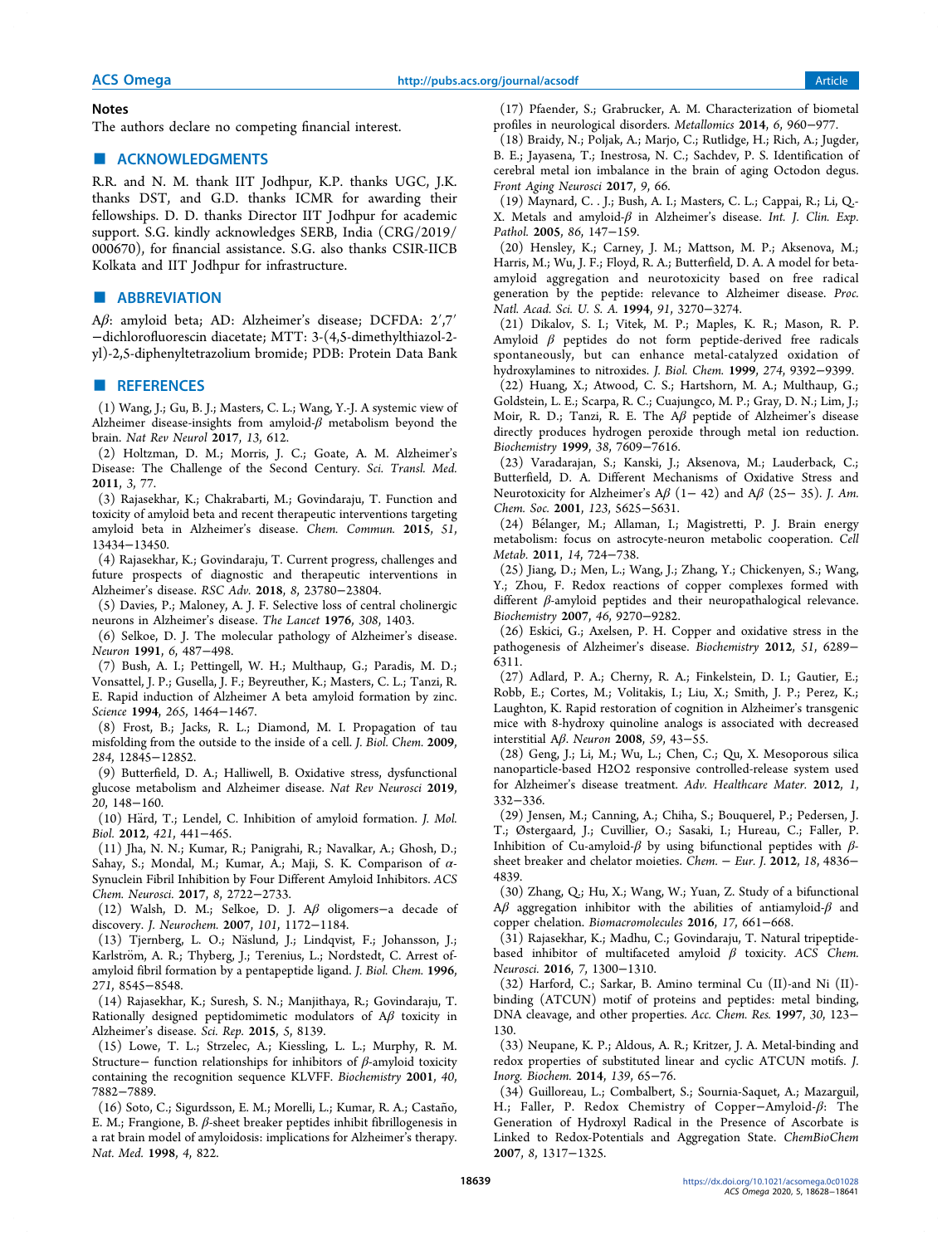(35) Buccella, D.; Lim, M. H.; Morrow, J. R. Metals in Biology: From Metallomics to Trafficking. Inorg. Chem. 2019, 58, 13505− 13508.

(36) Tsitovich, P. B.; Cox, J. M.; Benedict, J. B.; Morrow, J. . R. Sixcoordinate iron (II) and cobalt (II) paraSHIFT agents for measuring temperature by magnetic resonance spectroscopy. Inorg. Chem. 2016, 55, 700−716.

(37) Costa, M.; Ortiz, A. M.; Pérez, A.; Mestre, A.; Ruiz, A.; Boada, M.; Grancha, S. Increased Albumin Oxidation in Cerebrospinal Fluid and Plasma from Alzheimer's Disease Patients. J. Alzheimers Dis. 2018, 63, 1−1404.

(38) Böttger, R.; Hoffmann, R.; Knappe, D. Differential stability of therapeutic peptides with different proteolytic cleavage sites in blood, plasma and serum. PLoS One 2017, 12, No. e0178943.

(39) Qvit, N.; Rubin, S. J. S.; Urban, T. J. .; Mochly-Rosen, D.; Gross, E. R. Peptidomimetic therapeutics: scientific approaches and opportunities. Drug Discovery Today 2017, 22, 454−462.

(40) Moradi, S. V.; Hussein, W. M.; Varamini, P.; Simerska, P.; Toth, I. Glycosylation, an effective synthetic strategy to improve the bioavailability of therapeutic peptides. Chem. Sci. 2016, 7, 2492−2500.

(41) Sinopoli, A.; Giuffrida, A.; Tomasello, M. F.; Giuffrida, M. L.; Leone, M.; Attanasio, F.; Caraci, F.; De Bona, P.; Naletova, I.; Saviano, M.; Copani, A. Ac-LPFFD-Th: A Trehalose-Conjugated Peptidomimetic as a Strong Suppressor of Amyloid-β Oligomer Formation and Cytotoxicity. ChemBioChem 2016, 17, 1541−1549.

(42) Ryan, P.; Patel, B.; Makwana, V.; Jadhav, H. R.; Kiefel, M.; Davey, A.; Reekie, T. A.; Rudrawar, S.; Kassiou, M. Peptides, peptidomimetics, and carbohydrate−peptide conjugates as amyloidogenic aggregation inhibitors for Alzheimer's disease. ACS Chem. Neurosci. 2018, 9, 1530−1551.

(43) Rana, M.; Sharma, A. K. Cu and Zn interactions with  $A\beta$ peptides: Consequence of coordination on aggregation and formation of neurotoxic soluble Aβ oligomers. Metallomics 2019, 11, 64−84.

(44) Andreotti, A. H.; Kahne, D. The effects of glycosylation on peptide backbone conformation. J. Am. Chem. Soc. 1993, 115, 3352− 3353.

(45) Naiki, H.; Higuchi, K.; Hosokawa, M.; Takeda, T. Fluorometric determination of amyloid fibrils in vitro using the fluorescent dye, thioflavine T. Anal. Biochem. 1989, 177, 244−249.

(46) Ryan, D. A.; Narrow, W. C.; Federoff, H. J.; Bowers, W. J. An improved method for generating consistent soluble amyloid beta oligomer preparations for in vitro neurotoxicity studies. J. Neurosci. Methods 2010, 190, 171−179.

(47) Colletier, J.-P.; Laganowsky, A.; Landau, M.; Zhao, M.; Soriaga, A. B.; Goldschmidt, L.; Flot, D.; Cascio, D.; Sawaya, M. R.; Eisenberg, D. Molecular basis for amyloid-β polymorphism. Proc. Natl. Acad. Sci. U. S. A. 2011, 108, 16938−16943.

(48) Sakono, M.; Zako, T. Amyloid oligomers: formation and toxicity of  $A\beta$  oligomers. FEBS J. 2010, 277, 1348-1358.

(49) Bhasikuttan, A. C.; Mohanty, J. Detection, inhibition and disintegration of amyloid fibrils: the role of optical probes and macrocyclic receptors. Chem. Commun. 2017, 53, 2789−2809.

(50) Turner, J. P.; Lutz-Rechtin, T.; Moore, K. A.; Rogers, L.; Bhave, O.; Moss, M. A.; Servoss, S. L. Rationally designed peptoids modulate aggregation of amyloid-beta 40. ACS Chem. Neurosci. 2014, 5, 552− 558.

(51) Faller, P.; Hureau, C.; Penna, G. L. Metal ions and intrinsically disordered proteins and peptides: from Cu/Zn amyloid- $\beta$  to general principles. Acc. Chem. Res. 2014, 47, 2252−2259.

(52) Crescenzi, O.; Tomaselli, S.; Guerrini, R.; Salvadori, S.; D'Ursi, A. M.; Temussi, P. A.; Picone, D. Solution structure of the Alzheimer's disease amyloid beta-peptide (1−42). Eur. J. Biochem. 2002, 269, 5642−5648.

(53) Colvin, M. T.; Silvers, R.; Ni, Q. Z.; Can, T. V.; Sergeyev, I.; Rosay, M.; Donovan, K. J.; Michael, B.; Wall, J.; Linse, S.; Griffin, R. G. Atomic resolution structure of monomorphic Aβ42 amyloid fibrils. J. Am. Chem. Soc. 2016, 138, 9663−9674.

(54) Arrigoni, F.; Prosdocimi, T.; Mollica, L.; De Gioia, L.; Zampella, G.; Bertini, L. Copper reduction and dioxygen activation in

Cu−amyloid beta peptide complexes: insight from molecular modelling. Metallomics 2018, 10, 1618−1630.

(55) Muthuraj, B.; Layek, S.; Balaji, S. N.; Trivedi, V.; Iyer, P. K. Multiple function fluorescein probe performs metal chelation, disaggregation, and modulation of aggregated  $A\beta$  and  $A\beta$ -Cu complex. ACS Chem. Neurosci. 2015, 6, 1880−1891.

(56) Chen, W. T.; Liao, Y. H.; Yu, H. M.; Cheng, I. H.; Chen, Y. R. Distinct effects of  $\text{Zn}^{2+}$ ,  $\text{Cu}^{2+}$ ,  $\text{Fe}^{3+}$ , and  $\text{Al}^{3+}$  on amyloid- $\beta$  stability, oligomerization, and aggregation amyloid- $\beta$  destabilization promotes annular protofibril formation. J. Biol. Chem. 2011, 286, 9646−9656.

(57) Williams, T. L.; Day, I. J.; Serpell, L. C. The effect of Alzheimer's  $A\beta$  aggregation state on the permeation of biomimetic lipid vesicles. Langmuir 2010, 26, 17260−17268.

(58) Stockert, J. C.; Horobin, R. W.; Colombo, L. L.; Blázquez-Castro, A. Tetrazolium salts and formazan products in Cell Biology: Viability assessment, fluorescence imaging, and labeling perspectives. Acta Histochem. 2018, 120, 159−167.

(59) Yu, S. L.; Lin, S. B.; Yu, Y. L.; Chien, M. H.; Su, K. J.; Lin, C. J.; Yiang, G. T.; Lin, C. C.; Chan, D. C.; Harn, H. J.; Chen, Y. L. S. Isochaihulactone protects PC12 cell against H  $_2$  O  $_2$  induced oxidative stress and exerts the potent anti-aging effects in D-galactose aging mouse model. Acta Pharmacol. Sin. 2010, 31, 1532−1540.

(60) Fosgerau, K.; Hoffmann, T. Peptide therapeutics: Current status and future directions. Drug Discovery Today 2015, 20, 122−128. (61) Egleton, R. D.; Davis, T. P. Development of neuropeptide drugs that cross the blood-brain barrier. NeuroRx 2005, 2, 44−53.

(62) Uchida, E.; Morimoto, K.; Kawasaki, N.; Ahmed, Y.; Said, A.; Hayakawa, T. Effect of active oxygen radicals on protein and carbohydrate moieties of recombinant human erythropoietin. Free Radical Res. 1997, 27, 311−323.

(63) Pradhan, K.; Das, G.; Gupta, V.; Mondal, P.; Barman, S.; Khan, J.; Ghosh, S. Discovery of Neuroregenerative Peptoid from Amphibian Neuropeptide That Inhibits Amyloid-β Toxicity and Crosses Blood−Brain Barrier. ACS Chem. Neurosci. 2018, 10, 1355− 1368.

(64) Mondal, P.; Gupta, V.; Das, G.; Pradhan, K.; Khan, J.; Gharai, P. K.; Ghosh, S. Peptide-Based Acetylcholinesterase Inhibitor Crosses the Blood-Brain Barrier and Promotes Neuroprotection. ACS Chem. Neurosci. 2018, 9, 2838−2848.

(65) Zhang-Haagen, B.; Biehl, R.; Nagel-Steger, L.; Radulescu, A.; Richter, D.; Willbold, D. Monomeric amyloid beta peptide in hexafluoroisopropanol detected by small angle neutron scattering. PLoS One 2016, 11, No. e0150267.

(66) Jan, A.; Hartley, D. M.; Lashuel, H. A. Preparation and characterization of toxic  $A\beta$  aggregates for structural and functional studies in Alzheimer's disease research. Nat. Protoc. 2010, 5, 1186− 1209.

(67) Szaruga, M.; Munteanu, B.; Lismont, S.; Veugelen, S.; Horre,́ K.; Mercken, M.; Saido, T. C.; Ryan, N. S.; De Vos, T.; Savvides, S. N.; Gallardo, R.; Schymkowitz, J.; Rousseau, F.; Fox, N. C.; Hopf, C.; Strooper, B. D.; Chávez-Gutiérrez, L. Alzheimer's-causing mutations shift  $A\beta$  length by destabilizing  $\gamma$ -secretase-A $\beta$ n interactions. Cell 2017, 170, 443−456.e14.

(68) Trott, O.; Olson, A. J. AutoDock Vina: Improving the Speed and Accuracy of Docking with a New Scoring Function, Efficient Optimization, and Multithreading. J. Comput. Chem. 2010, 31, 455− 461.

(69) Kaniusaite, M.; Tailhades, J.; Marschall, E. A.; Goode, R. J.; Schittenhelm, R. B.; Cryle, M. J. A proof-reading mechanism for nonproteinogenic amino acid incorporation into glycopeptide antibiotics. Chem. Sci. 2019, 10, 9466−9482.

(70) Mekmouche, Y.; Coppel, Y.; Hochgrafe, K.; Guilloreau, L.; ̈ Talmard, C.; Mazarguil, H.; Faller, P. Characterization of the ZnII Binding to the Peptide Amyloid-β1−16 linked to Alzheimer's Disease. ChemBioChem 2005, 6, 1663−1671.

(71) Prades, R.; Oller-Salvia, B.; Schwarzmaier, M. S.; Selva, J.; Moros, M.; Balbi, M.; Grazu, V.; de La Fuente, M. J.; Egea, G.; Plesnila, N.; Teixido, M.; Giralt, E. Applying the Retro- Enantio